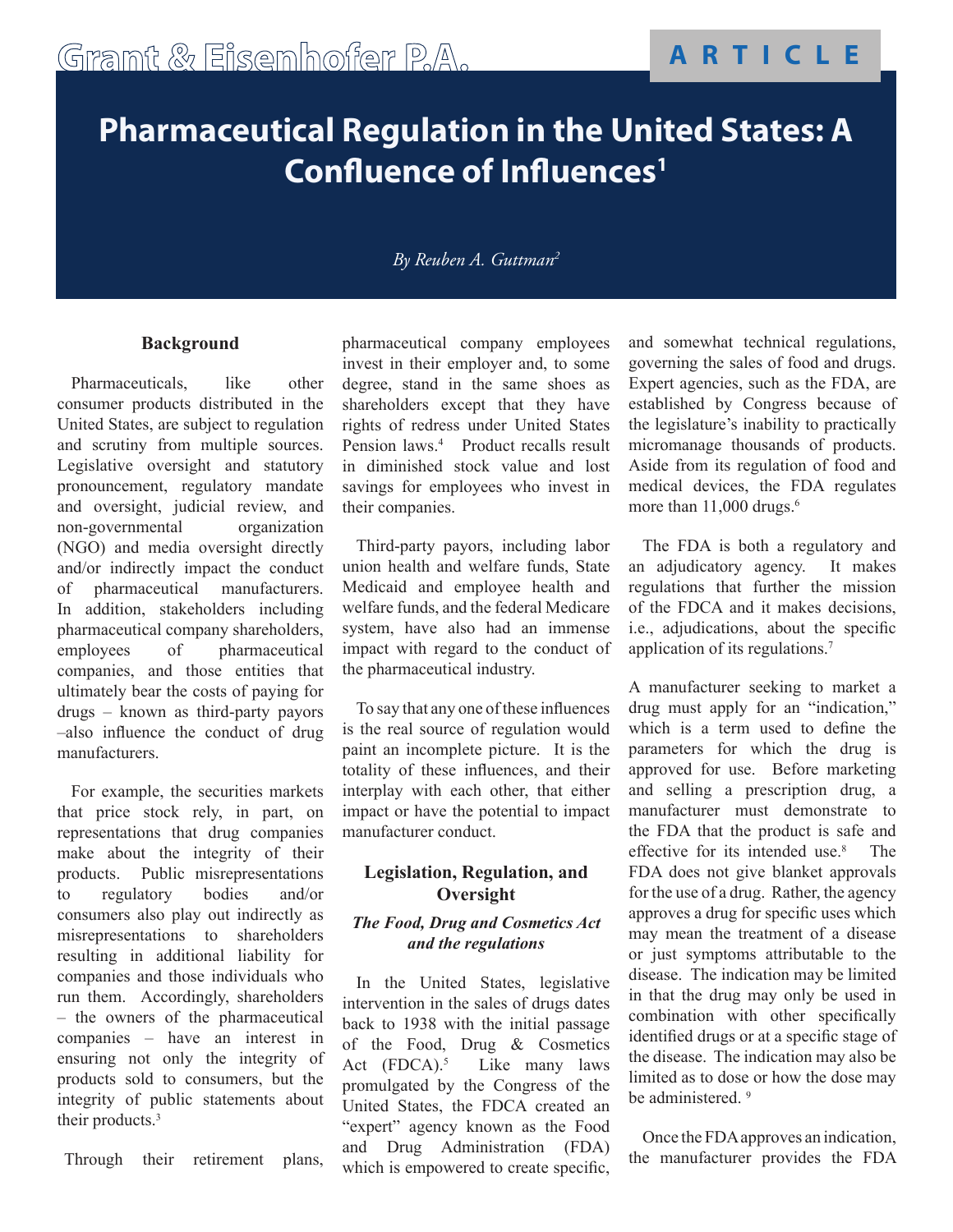with a package insert for approval. The package insert will set forth the indication and will also list side effects, warnings, and dosing information. In theory, the package insert is a dynamic document, meaning that it subject to change based on experiences from the actual use of the drug. Manufacturers are required to report "adverse" events to the FDA and based – in part – on adverse events, the package insert is updated with additional warnings. The most serious warning mandated by the FDA is the "Black Box" warning which is a warning enclosed by a black box. A Black Box warning means that medical studies indicate that the drug carries a significant risk of serious or even life-threatening effects.

The FDA regulates both prescription and over the counter drugs. Prescription drugs can only be acquired from a pharmacy after the pharmacy is handed a prescription written by a doctor. In the United States, doctors must be licensed to write a prescription and each prescription must cite the doctor's license number. Significantly, the FDA regulates the conduct of manufacturers; it does not regulate doctors. While doctors are made aware of a drug's indication, they are not required to write prescriptions for purposes and uses within the boundaries of the indication. The use of a drug for purposes that fall outside the indication is known as an "off-label use." Doctors are free to write prescriptions for off-label uses. In contrast, with the exception of purely scientific, medical information provided by qualified medical professionals, sales and marketing presentations, promotions, or marketing by drug companies to physicians for uses other than that approved by the FDA is considered off-label marketing and is proscribed by law.10

When marketing a drug, the FDCA also requires that the manufacturer be truthful about its product.

Pharmaceutical promotion and marketing materials and presentations lacking in fair balance or that are otherwise false and misleading violate the  $FDCA<sup>11</sup>$  and regulations promulgated by the FDA pursuant to the statute. Such violations exist where promotional and marketing materials and presentations for the FDA approved drug:

Minimize, understate, or misrepresent the risks, contraindications, and complications associated with that drug;

• Overstate or misrepresent the risks, contra-indications, and complications associated with any competing drugs;

• Reference "off-label" uses of the drug - i.e., those uses which are not indicated by the FDA - or expressly or implicitly promote unapproved uses and dosing regimens for which the drug is not indicated;

• Make comparative claims about the drug which have not been demonstrated by substantial evidence, such as comparisons with competing drugs and/or drug indications of patient usage, warnings and safety claims including side effects, physician preference, or

• Are otherwise false, misleading or lacking in fair balance in the presentation of information about the drug being marketed or any competing drug.

#### *Congressional Oversight*

The American system is replete with checks and balances. While the United States Congress promulgated the FDCA, which in turn established the FDA, Congress continues to engage in oversight of the agency and situations that might call for a change in the law or merely the exposure of a problem.

Oversight can take the form of formal hearings that are open to the public or less formal inquiries made by members of Congress to government agencies or private sector entities. In October 2008, for example, Charles Grassley, a United States Senator from the State of Iowa, initiated an investigation over conflicts of interest involving studies conducted by Charles Nemeroff, a Professor of Medicine at Emory University in Atlanta who allegedly earned more than \$2.5 million dollars in side payments from the pharmaceutical industry while he was studying the safety and efficacy of certain drugs.

Senator Grassley's investigation lead to Professor Nemeroff's suspension from a portion of his tasks by Emory University and generated a wave of media inquiry and oversight, placing additional focus on whether studies conducted under the auspices of universities are tainted by conflicts of interests resulting from payments to university professors by the pharmaceutical industry.12

Senator Grassley's intervention with regard to Nemeroff and Emory publicly began with a September 16, 2008 letter to Emory University President James Wagner. The letter is instructive in that it outlines the Senate oversight process as it applied to Nemeroff and Emory's conduct.

Dear Dr. Wagner:

The United States Senate Committee on Finance (Committee) has jurisdiction over the Medicare and Medicaid programs and, accordingly, a responsibility to the more than 80 million Americans who receive health care coverage under these programs. As Ranking Member of the Committee, I have a duty to protect the health of Medicare and Medicaid beneficiaries and safeguard taxpayer dollars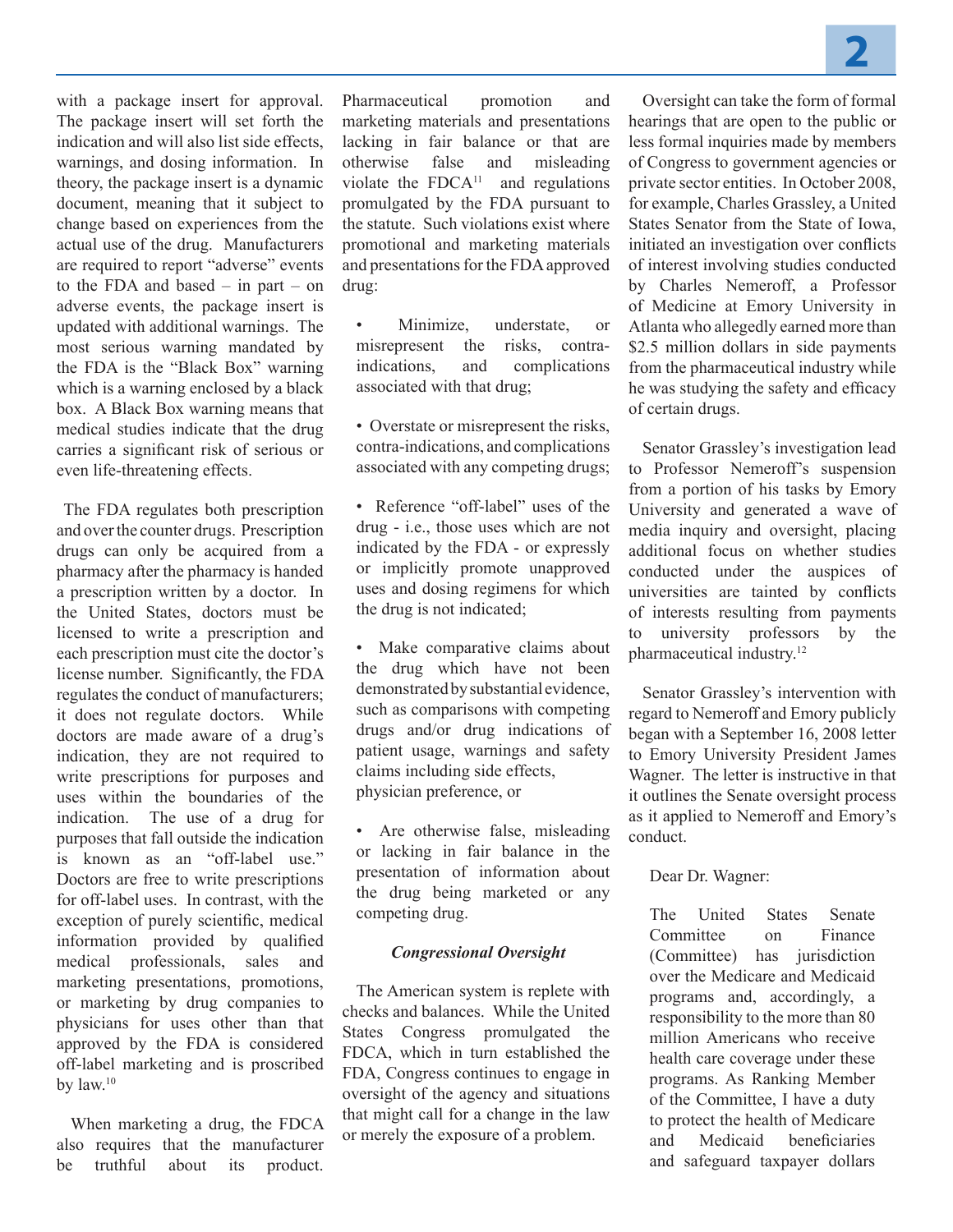appropriated for these programs. The actions taken by key experts often have profound impact upon the decisions made by taxpayer funded programs like Medicare and Medicaid and the way that patients are treated and funds expended.

Moreover, and as has been detailed in several studies and news reports, funding by pharmaceutical companies may influence scientific studies, continuing medical education, and the prescribing patterns of doctors. Because I am concerned that there has been little transparency on this matter, I have sent letters to almost two dozen research universities across the United States. In these letters, I asked questions about the conflict of interest disclosure forms signed by some of their faculty. Universities typically require doctors to report their related outside income, but I am concerned that these requirements are disregarded sometimes.

I have also been taking a keen interest in the almost \$24 billion annually appropriated to the National Institutes of Health (NIH) to fund grants at various institutions such as yours. As you know, institutions are required to manage a grantee's conflicts of interest.1 But I am learning that this task is made difficult because physicians do not consistently report all the payments received from drug companies.

To bring some greater transparency to this issue, Senator Kohl and I introduced the Physician Payments Sunshine Act (Act). This Act will require pharmaceutical companies to report publicly any payments

that they make to doctors, within certain parameters.

The purpose of this letter is to assess the implementation of financial disclosure policies at Emory University (Emory/ the University). In response to my letter of October 25, 2007, Emory provided me with the financial disclosure reports that Dr. Charles Nemeroff filed with Emory during the period of January 2000 through June 2007. Dr. Nemeroff is the Reunette W. Harris Professor and Chairman of the Department of Psychiatry and Behavioral Sciences at Emory and is one of the most widely published experts in the field of psychiatry.

My staff investigators carefully reviewed each of Dr. Nemeroff's disclosure forms and detailed the payments disclosed. I then asked that Emory confirm the accuracy of the information my staff compiled. In March 2008, Emory clarified previous statements and provided a chart of Dr. Nemeroff's outside income. This chart contained several reports of, among other things, Dr. Nemeroff's outside consulting that my staff did not find in his disclosure forms filed with Emory.

In addition, I contacted executives at several major pharmaceutical and device companies (the Companies) and asked them to list the payments that they made to Dr. Nemeroff during the years 2000 through 2007. These companies voluntarily and cooperatively reported additional payments that Dr. Nemeroff does not appear to have disclosed to Emory. For example, Dr. Nemeroff disclosed receiving \$7,500 in 2005 from Pfizer.

But Pfizer reported to me that it paid Dr. Nemeroff \$138,000 in speaker honoraria (at least 40 speaking engagements) and consulting fees that same year. Based upon the information provided to me from both Emory and the Companies, it also appears that Dr. Nemeroff failed to disclose the vast majority of the over \$900,000 that he received in speaking fees and expenses related to talks he has given on behalf of GlaxoSmithKline (GSK).

Because Dr. Nemeroff's disclosures to Emory differ dramatically from those that I received from the Companies, I am attaching a chart that best represents a few of the disclosures made to me by the Companies. Specifically, the attached chart contains columns showing some of the payments disclosed by Dr. Nemeroff in March 2008 contrasted with the amounts reported to me by the Companies. However, I understand that some discrepancies may exist because Emory is uncertain if the disclosures were made during a calendar year or academic year.<sup>13</sup>

On October 2, 2008, Senator Grassley wrote a second letter to Emory President Wagner providing supplemental information related to his committee's investigation and informing President Wagner that while conducting research on the safety and efficacy of various drugs pursuant to a government grant that Emory had received, it was clear Dr. Nemeroff was separately receiving money from the pharmaceutical industry. A third letter written by Senator Grassley to the Inspector General of the U.S. Department of Health & Human Services, dated February 24, 2009, brought this matter to that agency's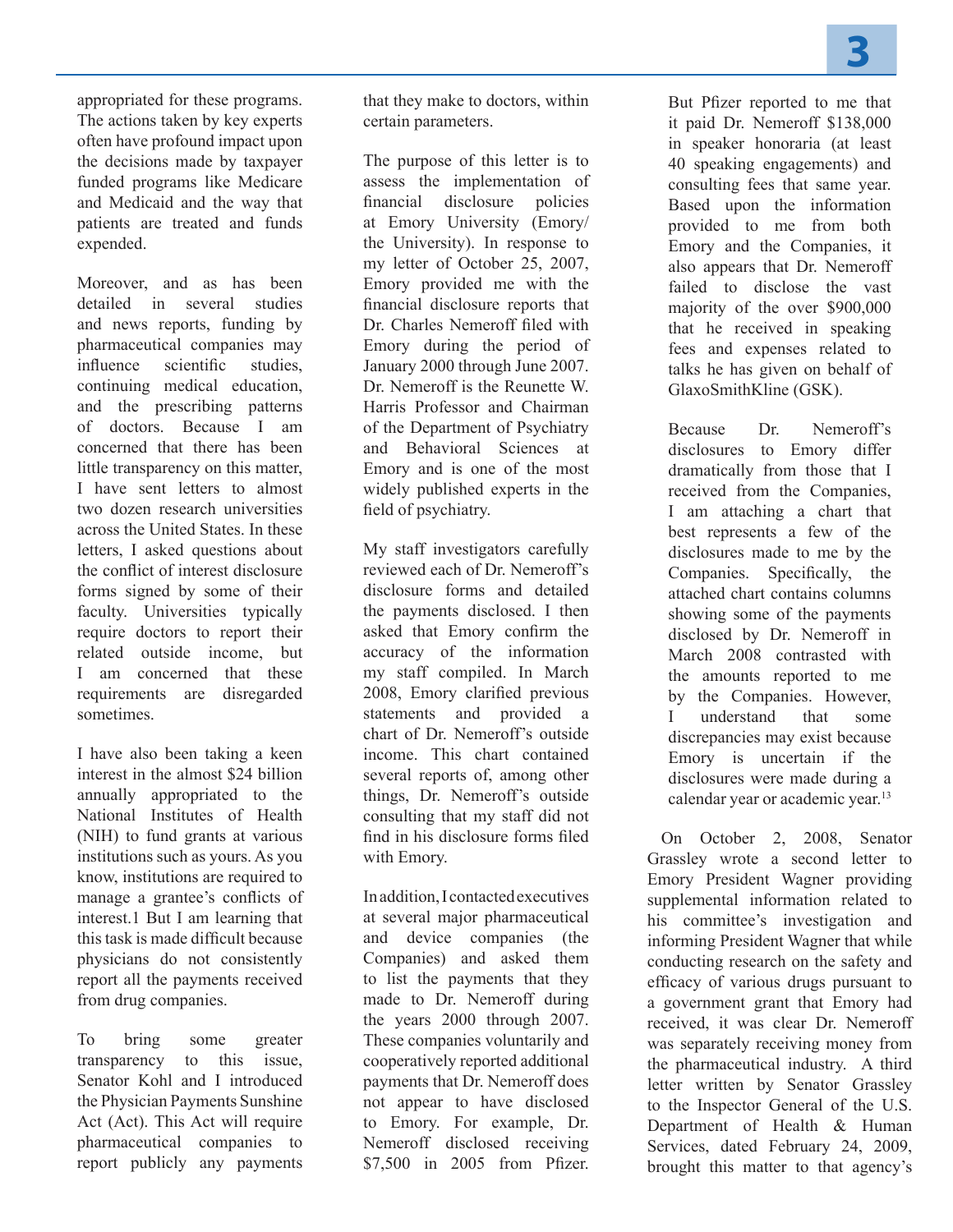attention, for the purposes of prompting an investigation by the Inspector General's office.

The Grassley inquiries with regard to Nemeroff were significant because the legitimacy of trials or studies conducted by universities – with government grants – is of critical importance to the integrity of the FDA's regulatory system, as these works are often the basis of decision making by the FDA in regulating prescription drugs. These studies and/or trials are used by the pharmaceutical industry when applying to the FDA for a new drug indication or an expanded indication.

The Grassley letters are not unique. The United States Congress, through its oversight committees, continuously monitors the conduct of the FDA and the pharmaceutical industry. Oversight is not always done for purely public interest reasons. For example, oversight of the FDA may be inspired by a party that is out of power in the Executive Branch, of which the FDA is a part. Or, oversight may be conducted at the behest of one pharmaceutical company which has secured the aid of a member of Congress to question the conduct of a competitor or the FDA's treatment of a competitor or, for that matter, its own product. Still, there are members of Congress who secure a lot of media attention for their efforts to expose wrongdoing in the pharmaceutical industry and this media attention can help maintain a member's popularity for the purposes of re-election. As to which members of Congress tend to get involved in oversight, one reasonable observation is that members tend not to favor investigating companies that provide jobs to citizens in their district.

#### *The Tort System*

Notwithstanding that the FDA is supposed to be an expert agency, the task of regulating 11,000 drugs, thousands of devices, and food, is so

vast that some mistakes are inevitable in oversight and compliance enforcement. There are multiple examples of where drugs given an indication by the FDA have later been found to be defective. These drugs have either been voluntarily withdrawal from the market, withdrawn at the behest of the FDA or, in some cases, maintained on the market but with additional warnings including the most serious warning, the FDA mandated "Black Box Warning."

For example, after multiple adverse events involving the drug, Trasylol, which was used in coronary bypass surgery, the drug was withdrawn from the market by its manufacturer, Bayer AG, in 2007.<sup>14</sup> Similarly, the drug Bextra was approved by the FDA in 2001 for several uses including those related to the treatment of rheumatoid arthritis. Bextra was withdrawn from the market in 2005. Though not implicating a withdrawal from the market, possible evidence of diabetes related to the use of the drugs Zyprexia, Risperdal, and Seroquel – all atypical antipsychotics – lead to Black Box warnings being imposed by the FDA on each of those drugs.

In each of the above cases, Trasylol, Bextra, Zyprexia, Risperdal, and Seroquel, the manufactures have been faced with common law "tort" actions brought by individuals who allegedly have been harmed by the drugs. These common law actions have been able to proceed because in promulgating the FDCA, a federal law, the United States Congress did not pre-empt the right of private citizens to bring these types of actions under state law. The question of whether the FDCA preempts these types of actions was addressed by the United States Supreme Court in *Wyeth v. Levine*. 15

Wyeth is a large pharmaceutical company16 that manufactures the anti-nausea drug, Phenergan. The cause of action arose after a patient,

Diana Levine, was administered the drug intravenously though the "IV Push" method – one method of administration<sup>17</sup> – which risks that the Phenergan may enter an artery, causing gangrene and the loss of a limb. The drug is highly corrosive and causes irreversible gangrene if it enters a patient's artery.

Diana Levine had a career as a guitar player until the administration of Phenergan through the IV Push method lead to the drug entering her artery causing Gangrene and the loss of her arm. Levine filed a lawsuit in a Vermont State Court against Wyeth asserting common law negligence and strict liability theories. As explained by the Court: "Although Phenergan's labeling warned of the danger of Gangrene and amputation following inadvertent intra-arterial injection, Levine alleged that the labeling was defective because it failed to instruct clinicians to use the IV-drip method of intravenous administration instead of the higher risk IV-push method."18 Levine framed her legal claims in accustomed tort law terms, as follows: "More broadly, she alleged that Phenergan is not reasonably safe for intravenous administration because of the foreseeable risks of gangrene and loss of limb are great in relation to the drug's therapeutic benefits."19 At trial, Wyeth argued, among other things, that it had submitted its label to the FDA for approval, the agency approved the label and, hence, Wyeth could not be held liable. A jury returned a verdict of \$7.4 million, which the trial judge partially reduced to account for Levine's earlier out of court settlements with a health care center and a clinician.

After the jury returned its verdict, Wyeth petitioned the trial judge to reject the verdict because Levine's cause of action was "pre-empted" by FDA regulation of pharmaceuticals. Wyeth claimed that the FDA, a federal agency implementing a federal law, was solely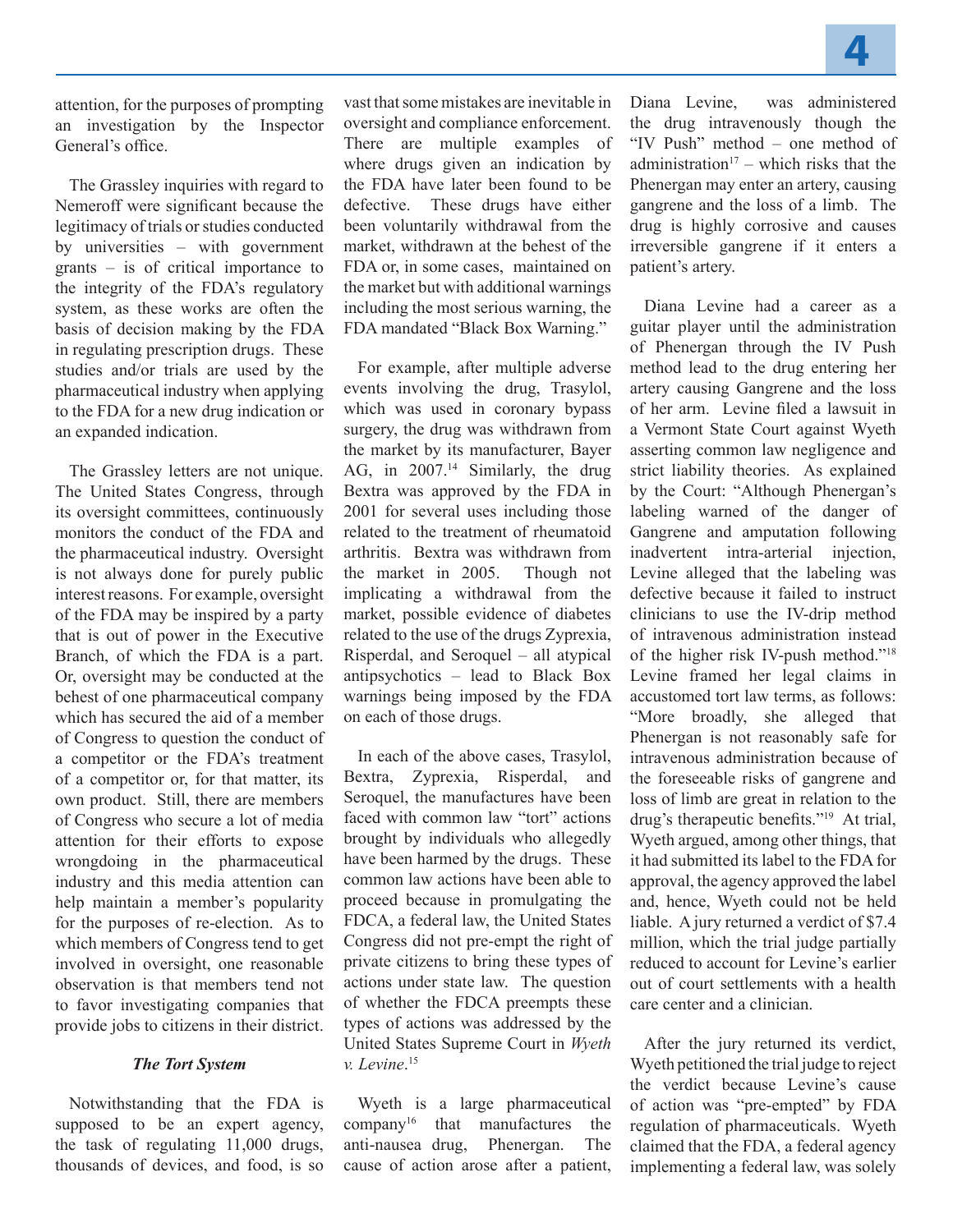responsible for regulating Wyeth's labeling and thus any intervention by the courts of the State of Vermont would interfere with that authority.20 Finding no conflict between FDA regulation and Levine's common law claims, the trial court let the verdict stand.

In an appeal to the Vermont Supreme Court, that Court affirmed the trial court judgment opining that the jury verdict "did not conflict with FDA labeling requirements for Phenergan because [Wyeth] could have warned against the IV-push administration without prior FDA approval, and because federal labeling requirements create a floor, not a ceiling, for state regulation."21 The importance of the pre-emption issue coupled with the FDA's position that its regulation pre-empted Levine cause(s) of action resulted in the United States Supreme Court agreeing to hear the case.

Finding against Wyeth and the FDA's position,<sup>22</sup> the United States Supreme Court affirmed the decision of the Vermont Supreme Court, which upheld the jury verdict. Of particular interest is a quote from the Court's opinion (Stevens, J.), which explained that the position taken by the agency in the *Levine* case was contrary to the intent of the FDCA and longstanding positions taken by the FDA, $^{23}$  as follows:

In keeping with Congress' decision not to pre-empt commonlaw tort suits, it appears that the FDA traditionally regarded state law as a complementary form of drug regulation. The FDA has limited resources to monitor the 11,000 drugs on the market, and manufacturers have superior access to information about their drugs, especially in the post-marketing phase as new risk emerge. State tort suits uncover unknown drug hazard and provide incentives for drug manufacturers to disclose safety

risk promptly. They also serve a distinct compensatory function that may motivate injured persons to come forward with information. Failure to warn actions, in particular, lend force to the FDCA's premise that manufacturers, not the FDA, bear primary responsibility for their drug labeling at all times. Thus, the FDA long maintained that state law offers an additional, and important, layer of consumer protection that complements FDA regulation.<sup>24</sup>

To restate the Court's position in a slightly different way, the significance of common law actions are multifold. First, as noted, they bring relief to the victims. Second, to the extent that companies are required to pay out large sums of money to victims, the price of their stock may drop leading to additional pressure in the form of shareholder securities and derivative<sup>25</sup> litigation against the company and members of the company's board of directors. Pfizer and Merck pharmaceuticals which had to pay out large sums of money to victims of their Cox-2 inhibitor drugs, Vioxx and Bextra, were both targeted by shareholder securities lawsuits. In these cases, the shareholders alleged that the companies withheld information from the securities markets and that their billion dollar products caused serious side effects. Had shareholders been made fully aware of the problems with these drugs, they arguably would not have invested in their manufacturers.

Perhaps most important is the role of the tort litigation in providing a transparent record for lawmakers, regulators at the FDA and the medical professional.26 In American civil procedure, these suits, which begin with a formal complaint outlining the Defendant's wrongdoing and the damage it caused, are met with a written answer by the Defendant. Once the court determines as a legal matter that the facts as alleged state a "cause of action,"27 the "discovery" process moves forward where the parties exchange documents, and witnesses are called to testify in depositions. In the Spring of 2009, discovery in litigation against the drug manufacturer, Astra Zeneca, involving side effects from its drug, Seroquel, surfaced a document known simply as "Study 15" which exposed questions about the Seroquel's safety and efficacy. Although Astra Zenaca had actually provided this study to the FDA, the agency, failing to act on it or take notice of its significance, was unable to release it to the public because it was a document provided by the company to the FDA in confidence. One of the problems inherent in the FDA process is the agency's inability to properly scrutinize each and every document that is submitted in furtherance of a new drug indication (NDI) or an expanded indication. In protecting the sanctity of these documents as trade secrets, more often than not important documents concerning drugs do not see the light of day and are not subject to public scrutiny.

In the United States, there is no true independent broker for honest information about pharmaceutical products. Billions of dollars are spent on television and print advertising which have two goals: (1) making people aware that they may have an illness, and (2) promoting a product that can address the illness. In many cases, the advertising is targeted to symptoms which are a normal part of the human existence and are not life threatening. Products dealing with urine flow, restless legs, sleep disorders, and depression are marketed directly to consumers with the intent that the consumer will "ask their doctor" to write a prescription.<sup>28</sup> The obvious strategy is to create a ground swell that pressures doctors to write prescriptions. While the advertisements are required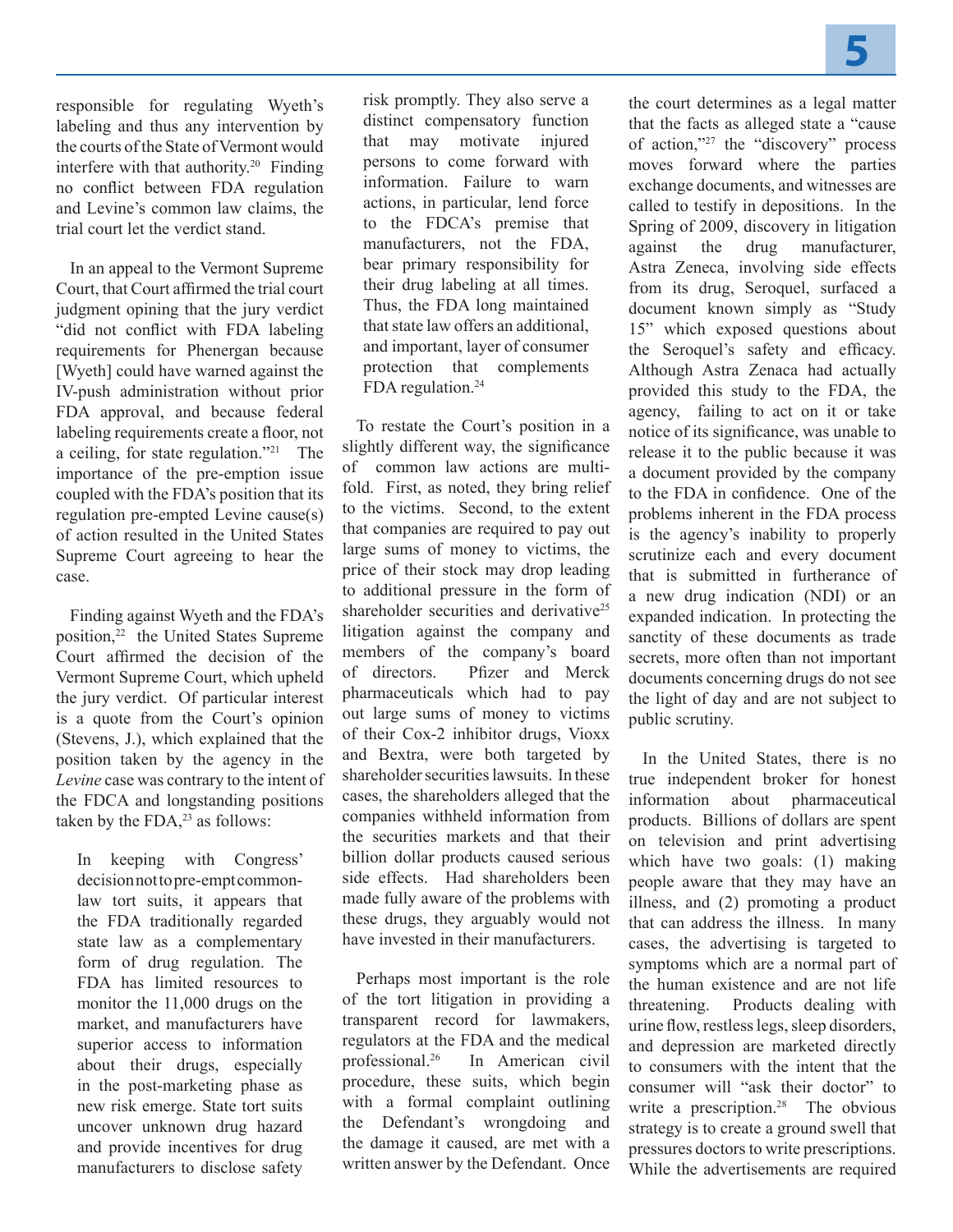to disclose the side effects of the drugs, the side effects are often recited while the TV picture portrays a happy healthy person playing with his kids, hand in hand with his wife, or in some other happy mode.

Companies also deploy sales representatives who visit doctors and hospitals with pitches explaining why their products – in comparison to competitors' products – are the proper choices. The representatives select doctors to visit based on prescription writing data that their company purchases. Through armies of representatives who give pitches outside the FDA indication, the industry has made a pattern and practice of unlawfully marketing drugs for offlabel use.

In addition to information from sales representatives, doctors also can read about the safety and efficacy of drugs in journals, including the *New England Journal of Medicine*, which historically has been one of the most respected publications. Unfortunately, there is now evidence that studies reported in these types of publications have been subject to undue industry influence either because they have been funded by the industry or because doctors conducting the studies have – but did not disclose -- their financial relationship to the industry.

Doctors can also learn about drugs through educational seminars and continuing medical education programs (CME). Here, too, discovery in recent litigation has revealed that the industry has attempted to influence these programs by funding them and selecting doctors who will give a message favorable to their product. When a drug company is sponsoring a CME program, speakers are sometimes chosen -- with input from sales representatives -- based on their ability to influence product sales.

Curiously, perhaps the most honest source of product information comes from companies that – as part of their marketing practices – disclose information about their competitors' products in an effort to undermine their competitor's products' reputation for safety and efficacy. It is, for example, common for pharmaceutical representatives to distribute documents comparing their products to the products of their competitors. These documents highlight safety and efficacy issues with competing drugs. Unfortunately, because these documents are prepared from publically available information, competitors are unable to access information "buried" within the FDA files which actually may shed light on the safety and efficacy of a competitor's product.

#### *The Role of NGOs*

Non-governmental organizations (NGOs) have a played a role in exposing flaws in pharmaceutical products and providing expert advice to lawmakers, FDA officials, and healthcare providers. Where warranted, these groups have actually brought litigation against companies and/or the FDA either to seek redress or compel agency action. The United States Supreme Court has long held that public interest groups representing members that might face injury or harm have "standing" to seek redress in court.29 The ability of these groups to actually file lawsuits against the FDA is yet another check on the system. In the United States, there are multiple NGO's that have had an impact.

The NGO Public Citizen, which was founded by Ralph Nader, for example, constantly reviews information about drugs and publishes a list of what it deems to be the best and worst drugs.<sup>30</sup> Playing off the judicial process, Public Citizen has been instrumental in helping to establish the right of citizens to access non-confidential documents that are produced in the context of "discovery" in court proceedings. In *Public Citizen v. Liggett Group, Inc.*, 858 F.2d 775, 787 (1st Cir 1988), Public Citizen furthered the right of third parties to intervene in litigation to secure non-confidential documents produced in the litigation. Relying on this case, the United States District Court in *U.S. ex rel. Franklin v. Parke Davis*, 210 F.R.D. 257 (D. Mass 2002), allowed the *New York Times* and *Boston Globe* to intervene in the litigation – involving claims about the unlawful marketing of the drug, Neurontin – to secure documents produced in discovery. Quoting the *Liggett* case, the Court in *Franklin* opined that "[p] arties to litigation 'have a general first amendment freedom with regard to information gained through discovery and … absent a valid court order to the contrary, they are entitled to disseminate the information as they see fit."31

As a representative of its members, who are consumers, Public Citizen has also played an active role in the FDA process. That role has ranged from filing "petitions" with the FDA seeking the agency's agreement to withdraw a drug from the market to filing lawsuits against the FDA to compel it to do so. For example, in June 2008, Public Citizen sued the FDA in federal court for failing to act on its petition to withdraw the painkillers Darvon, Darvocet and all drugs containing propoxyphene from the market. In doing so, Public Citizen was relying upon a decision made by United Kingdom (U.K.) regulatory authorities in withdrawing these drugs from the market. The U.K. began a phased withdrawal of Darvocet from the British market in 2005, following the recommendation of the U.K. Committee on Safety of Medicines (CSM). In its report, the CSM stated that it could not "identify any patient group in whom the risk-benefit [ratio]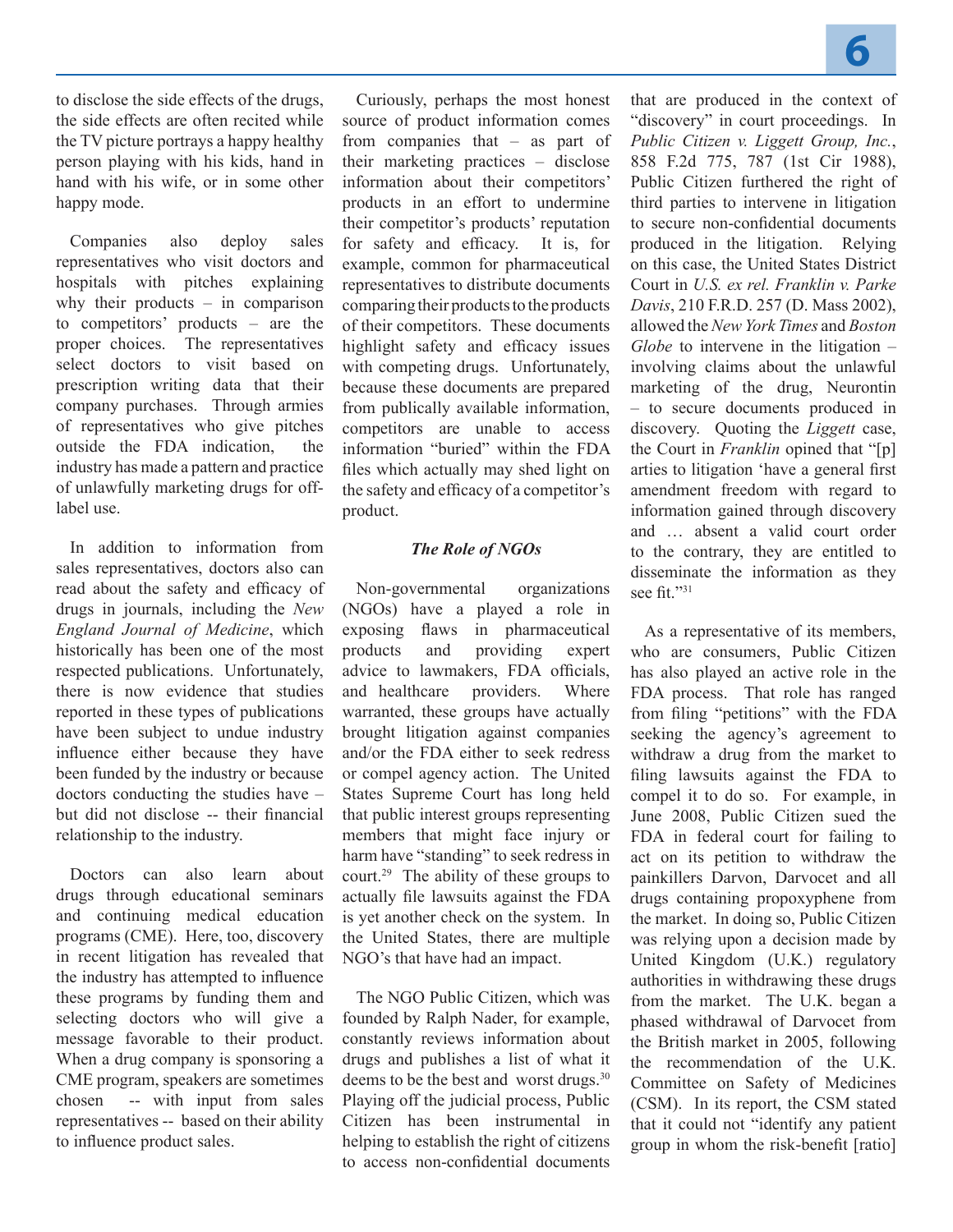may be positive." The withdrawal was completed at the end of 2007.

Similarly, the Center of Science in the Public Interest (CSPI), another NGO, which has focused on exposing false and misleading advertising, initiated litigation in California Superior (State) Court against Bayer AG for allegedly falsely claiming that the selenium in Men's One A Day multivitamins might reduce the risk of prostate cancer. The suit was filed after CSPI contacted Bayer, asking that the company change its label. In filing its suit, CSPI was relying on state – not federal – law to seek redress.

## **The Stakeholders**

## *Third-party Payors*

The United States does not have a "universal" health care system where every citizen is guaranteed health care. There are a myriad of systems which provide health care coverage but these systems do not come close to providing health care coverage for every citizen.32 These systems are commonly known in the United States as third-party payors or TPP's. The following are the basic TPP's:

• **The Medicaid system.** Medicaid is administered by states but is funded with state and federal government dollars. It is a program designed to provide health care coverage for those with limited income. Medicaid does not pay money to the individual; rather it pays money to the provider including a doctor, hospital or pharmacy.

• **The Medicare system** was established by the Federal government and is funded with federal dollars. It provides health care coverage to the elderly. It covers only those who paid money into the Medicare system for at least ten years and – absent some disability – is only available when the individual reaches the age of 65. As in the case of Medicaid, Medicare does not pay money to the individual; rather it pays money to provider including a doctor, hospital or pharmacy.

• **Private insurance carriers** which are funded by premiums paid by individuals or their employers also subsidize the cost of health care.

• **Union-Employer health care plans** which are the result of agreements negotiated between labor unions and employers have been established to subsidize the cost of health care. These plans which, at least as to non-governmental employees, are regulated by the Employee Retirement Income Security Act (ERISA),<sup>33</sup> are funded by monetary contributions from the employer and sometimes by partial contributions from employees. The plans either purchase insurance coverage from a private insurance carrier or "self insure" but use an insurance carrier or some other intermediary to disperse payments to health care providers.

• **Government employee health care plans** also exist for state and federal employees. In addition, plans also exist to cover members of the military and their families.

The third-party payors have established systems for the reimbursement or payment of prescription drugs. Insurers, and union-employer plans and employer plans in some cases -working through pharmacy benefit managers (PBMs) – establish formularies which favor(ed) the use of generics or one competitor over another. A favored drug might be reimbursed at a rate of 100% while another competitor – but not favored drug – might be reimbursed at a rate of  $50%$ .

Understanding how the formularies

work, the drug companies have strived to make sure that their drugs get favorable formulary treatment. In some cases, the manufacturers have paid kickbacks to the PBM's to ensure that their drugs are included in the formularies. Where the drugs cannot be listed on the formularies, the manufacturers have made coupons available on the internet. These coupons subsidize the cost of the drug that is not borne by the plan. The coupon systems – which are now prevalent in the United States – essentially have been designed by the pharmaceutical industry to undermine the formularies at great cost to thirdparty payors.

## *Third-Party Payors Can Take Legal Action*

As third-party payors have become more conscious about controlling their costs, the kickbacks schemes have been the subject of litigation. This has particularly manifested itself in litigation against pharmacy benefit managers. The apparent goal of a Pharmacy Benefits Manager (PBM) is to deliver cost efficiencies to health and welfare plans and employers through group purchasing power. $34$  In the early 1990s, PBMs were "unheard of,"35 but by 2001 they were administering pharmacy benefits under contracts to health and welfare plans encompassing more than 120 million participants.<sup>36</sup> Ted Afield described the role of the PBM in a 2001 article published in the *Columbia Law School Business Law Review*, as follows:

PBM's serve numerous functions, including the establishment and administration of a retail pharmacy network; computerized claims processing and drug utilization review; and the establishment of formularies, which essentially are lists of Food and Drug Administration (FDA) approved drugs that are available through the PBM.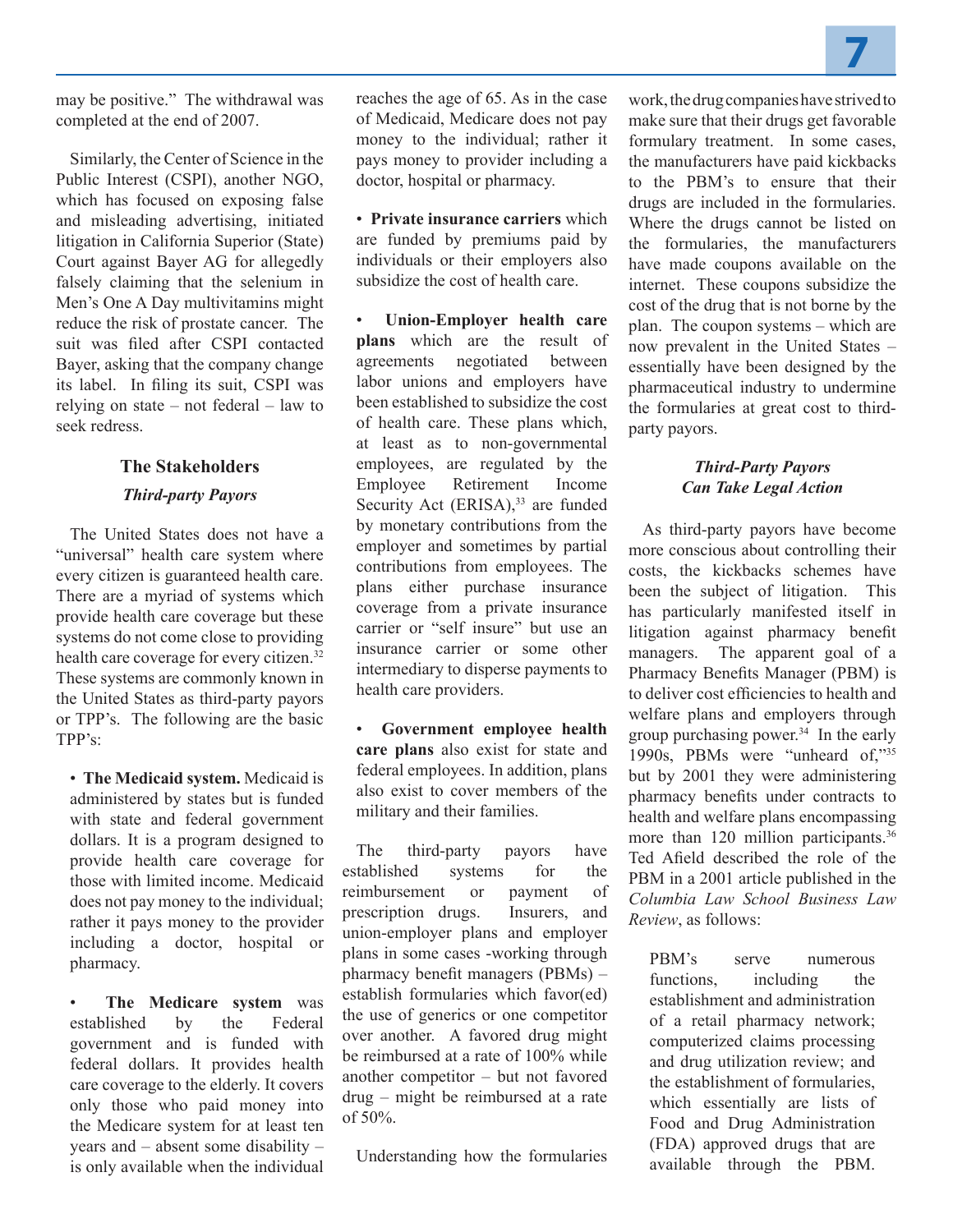The consolidation of these functions enables PBM's to play a significant role in cost containment. For example, a PBM can negotiate rebates and other discounts from drug suppliers on behalf of its customers by offering the suppliers' drugs a place on its formulary.37

This role presents a number of complex problems. First, while the PBM's role is purportedly designed to deliver cost efficiencies, PBMs have become gatekeepers for the entry of drugs into specific markets and thus a potential impediment to the unfettered choice of consumers. This may make a difference where drugs designed to deliver the same benefit, e.g., lower cholesterol, may pose different risks to the patient. For example, Lipitor, Baycol, and Crestor are all cholesterol lowering drugs but each comes with different risks. Not only are the risks different but they may vary depending on the unique health history and characteristics of the patient. These three drugs are clearly not interchangeable absent informed decision-making by the plan participant. While Crestor is currently on the formulary of at least one large PBM, it is also on the "do not use" list of the Washington, D.C., public interest group, Public Citizen, which has concerns about its impact on renal function. Baycol, which at one time was a competitor of Lipitor, was the subject of a recall in 2001.

Even where the risks of the drug are equivalent, pharmaceuticals designed to address the same illness or prophylactic purpose may have different delivery devices which govern how and where (i.e., in what part of the body) the drug dissolves. This makes a difference in how long the drug will stay in the body. A drug with a coating that allows it dissolve in the small intestine will

generally stay in the body longer than a drug with a coating that allows for the drug to dissolve in the stomach  $38$ 

In sum, choosing the right drug is an important decision and one that should be based on the therapeutic needs of an individual patient. To the extent that a PBM curtails the ability of a patient to make the choice, its conduct negatively impacts patient care.<sup>39</sup>

Second, and to compound the problem, the PBM's choice of what to list on its formulary is undoubtedly influenced by what rebate it may get from the manufacturer. In many cases, these rebates are not immediately known to health plan trustees. Nor are they readily apparent to plan participants who are directed to use the drugs listed in the PBM's formulary.

Third, the potential for conflict is increased where the PBM is owned by or tied to a drug manufacturer. In 2004, the United States District Court for the Southern District of New York approved a \$42.5 million dollar settlement involving pharmacy benefit manager Medco Health Solutions.<sup>40</sup> In its Memorandum Opinion approving the settlement, the Court summarized the class members' claims as follows:

Plaintiffs claim that Medco held itself out as an independent pharmacy benefits management company ("PBM") that could control the quickly rising costs of prescription drugs by aggregating the purchasing power of employee benefit plans and thereby negotiating favorable purchasing terms with drug manufacturers. In reliance on Medco's promise of cost containment, Plan sponsors entrusted Medco with discretionary authority over certain aspects of the management of their pharmacy benefit plans ("Plans") for the primary purpose of cost containment. Plaintiffs claim that Medco "systematically misused its fiduciary authority, and its management of formularies and drug-switching programs, among other purposes (i) to increase the market share in specific drugs of its parent company Merck, and (ii) to divert rebates from drug manufacturers to itself, both at the expense of the plans. Plaintiffs contend that Medco did not disclose the nature of its plan management practices of the extent to which the plans failed to obtain benefits, or incurred costs, because of such practices.

On the initial appeal, the settlement was rejected, but was approved after remand. On December 8, 2005, the United States Court of Appeals for the Second Circuit in *Central States Southeast and Southwest Area Health and Welfare Fund v. Merck-Medco Managed Care*, 433 F.3d 181 (2d Cir. 2005), vacated and remanded the settlement after determining that the record did not demonstrate that the Plaintiffs had met the United States Constitution Article III standing requirements. On remand, Plaintiffs submitted information to the District Court pertaining to their injuries and the District Court entered a finding that, in fact, the Plaintiffs were injured as a result of the Defendant's conduct. In 2007, on appeal after the remand, the Second Circuit approved the settlement after it found sufficient evidence that one of the Plaintiffs was "involved in a contractual relationship with Medco so as to give her standing."41

Third-party payors have also effectively used the antitrust laws to target industry practices that foreclose competition and maintain high prices for prescription drugs. Federal and State antitrust and consumer protection laws bar schemes to monopolize, fix prices, or otherwise impede fair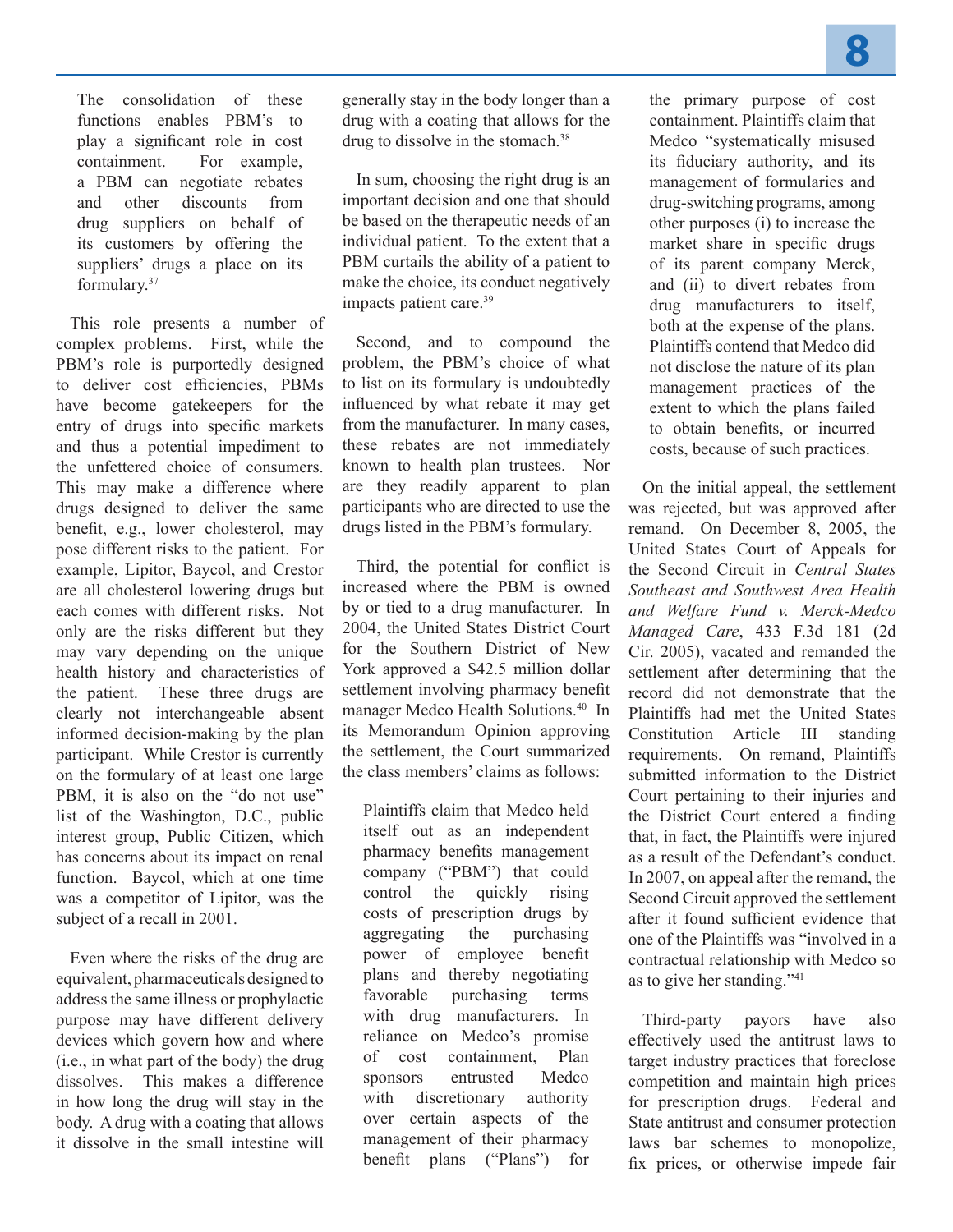competition. The Federal Trade Commission and the attorney generals of multiple states have historically pursued the drug industry for violations of consumer and antitrust laws<sup>42</sup>

While federal antitrust laws generally restrict the ability of those who can bring suit to consumers who were direct purchasers, litigation by health and welfare funds under state antirust laws that allow for "indirect purchaser" litigation has proven to be a viable avenue for recovery. A number of states including Illinois and Tennessee have statutes that protect the rights of "indirect purchasers" who have been victimized by anticompetitive conduct.

Acting in concert and/or with the aid of PBMs, or other middlemen, the drug industry has been a hotbed for anticompetitive activity, driving up costs for consumers including health and welfare funds.

One scheme has involved efforts to inflate the "average wholesale price" ("AWP") of drugs so as to provide prescribing physicians an unlawful kickback where they are administering drugs covered by Medicare Part B.

While Medicare does not generally cover the cost of prescription drugs that a patient administers to himself, it does cover approximately 450 outpatient drugs, including ones that are administered by a doctor, and certain self-administered outpatient drugs. Through the Medicare Part B program, the federal government reimburses health care providers, such as physicians, for up to 80 percent of the allowable costs of certain prescription drugs that they administer directly to patients. The remaining 20 percent is paid for by the Medicare Part B beneficiary or her/his health and welfare fund, if it covers the drug.

| Table 1. FCA Drug Settlements Following Government Intervention |                                                                                                                                                                                      |                           |                                                    |                                                                                   |                                                             |
|-----------------------------------------------------------------|--------------------------------------------------------------------------------------------------------------------------------------------------------------------------------------|---------------------------|----------------------------------------------------|-----------------------------------------------------------------------------------|-------------------------------------------------------------|
| Company                                                         | <b>Allegations</b>                                                                                                                                                                   | <b>Settlement</b><br>Date | <b>Total</b><br><b>Settlement</b><br><b>Amount</b> | <b>Criminal Fine</b><br>$^{+}$<br><b>Disgorgement</b><br>of Profits               | <b>Civil</b><br><b>Settlement</b>                           |
| Pfizer                                                          | Off-label marketing of<br>Geodon, Bextra, Zyvox and<br>Lyrica; kickbacks to<br>doctors                                                                                               | September<br>2009         | \$2.3 billion                                      | \$1.3 billion                                                                     | \$1 billion                                                 |
| Eli Lilly                                                       | Off-label marketing of<br>antipsychotic drug Zyprexa                                                                                                                                 | January<br>2009           | \$1.4 billion                                      | \$615 million                                                                     | \$800<br>million                                            |
| Cephalon                                                        | Off-label marketing of<br>Gabitril, Actiq and Provigil<br>between 2001 and 2006                                                                                                      | September<br>2008         | \$425 million                                      | \$50 million                                                                      | \$375<br>million                                            |
| Bristol-<br>Myers<br>Squibb                                     | Illegal kickbacks to<br>doctors, pharmacies and<br>wholesale customers; price<br>inflation on drugs including<br>Serzone; off-label<br>marketing of Abilify<br>between 2002 and 2005 | September<br>2007         | \$515 million                                      | \$25 million                                                                      | \$490<br>million                                            |
| Cell<br>Therapeutics                                            | Off-label marketing of anti-<br>cancer drug Trisenox<br>between 2001 and 2005                                                                                                        | April 2007                | \$10.5 million                                     | None                                                                              | \$10.5<br>million                                           |
| Intermune                                                       | Off-label marketing of<br>Actimmune between<br>August 2002 and January<br>2003                                                                                                       | October<br>2006           | \$36.9 million                                     | None;<br>prosecution<br>deferred based<br>on cooperation<br>with<br>investigation | \$30.2<br>million<br>federal; \$6.7<br>million to<br>states |
| Eli Lilly                                                       | Off-label marketing of<br>Evista                                                                                                                                                     | December<br>2005          | \$36 million                                       | \$12 million                                                                      | \$24 million                                                |
| Serono                                                          | Off-label marketing and<br>kickbacks for AIDS drug<br>Serostim                                                                                                                       | October<br>2005           | \$704 million                                      | $$136.9$ million                                                                  | \$567<br>million                                            |
| Warner-<br>Lambert                                              | Off-label marketing of<br>Neurontin between 1994<br>and 2002                                                                                                                         | May 2004                  | \$430 million                                      | \$240 million                                                                     | \$190<br>million                                            |

Medicare uses the AWP as set by the industry through a "Red Book" to establish a reimbursement rate. In *In Re Pharmaceutical Industry Average Wholesale Price Litigation*, the Plaintiffs alleged that the industry reported inflated wholesale prices (in the Red Book) which had the impact of setting Medicare reimbursement rates higher than the proper cost. In the case of Abbott Pharmaceutical's drug, Acyclovir, Abbott reported an AWP of \$1,047.38 when the actual AWP, according to the Plaintiffs, should have been \$349.05. This "spread" provided a windfall to "providers" who were incentivized to give the drug. Unfortunately, it caused funds to pay a co-pay of almost 60 percent of the AWP as opposed to the proper 20 percent.

Other schemes which have increased costs to consumers have included

efforts by companies to impede market entry by generic competitors once a patent has expired. These efforts, sometimes unlawful, have involved combinations of activities including sham regulatory actions which have the effect of delaying generic drug approval or the execution of agreements with PBMs that impede generic entry into the marketplace. Through agreements with PBMs, companies can provide the PBM with a hefty rebate in exchange for exclusivity or near exclusivity on the PBM's formulary.

Overall, antitrust actions over recent years have involved a wide range of drugs including Procardia XL, Coumadin, Buspar, Taxol, Tiazac, Adalat and Lorazepam to name a few.

Historically, the third-party payors have relied on the FDA and the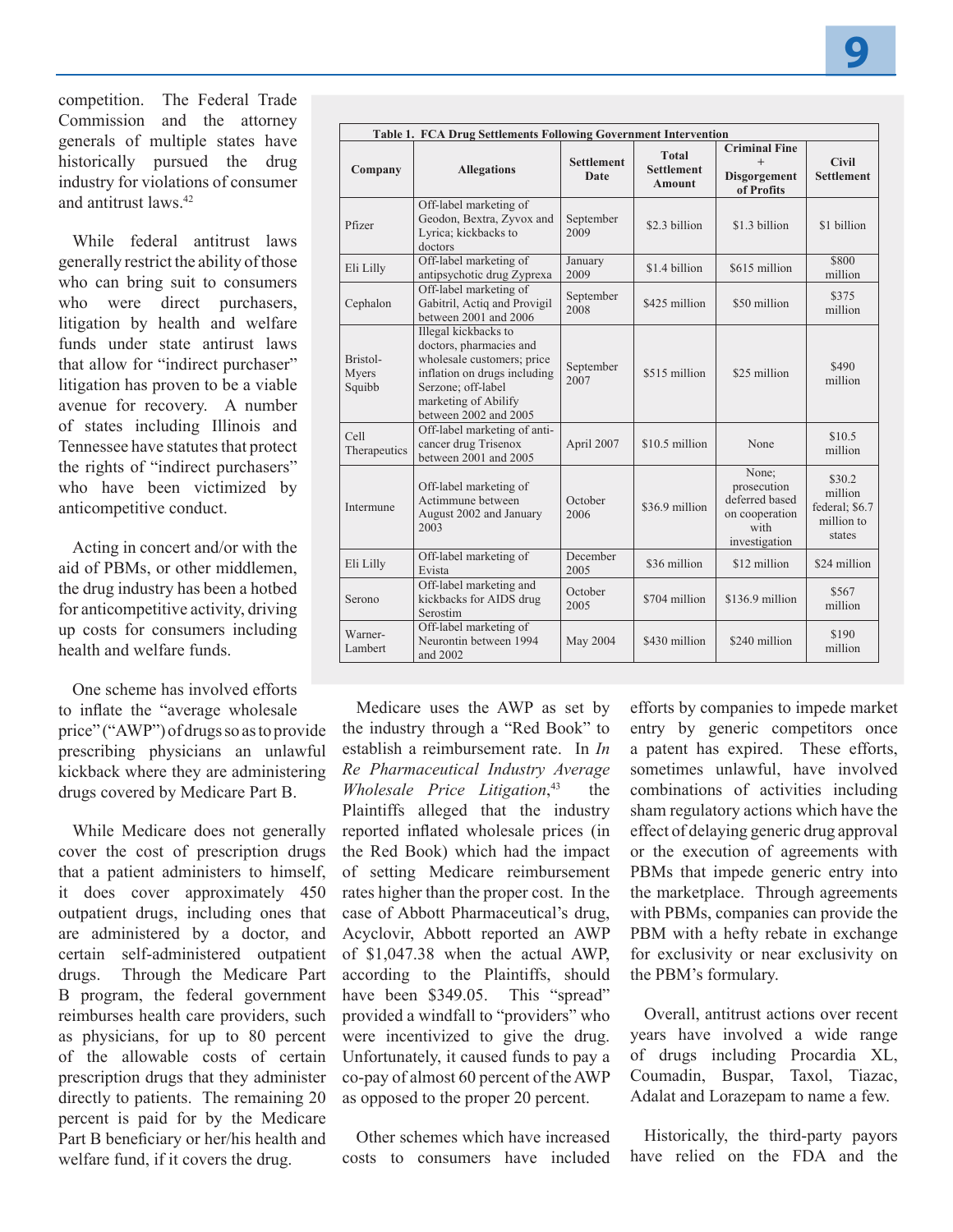

medical community to insure that drugs were safe and that they were used in an appropriate way. A wave of problematic drugs including the Cox-2 inhibitors Vioxx, Bextra and Celebrex have caused private third-party payors, including insurance carriers, to rethink this reliance. In the United States third-party payors have initiated class action litigation over drugs from the cholesterol drug, Vytorin, $44$  to antipsychotics including Seroquel and Risperdal.

#### *Federal and State Third-Party Payors: The False Claims Act*

One of the more unique challenges to industry marketing practices has come under Federal and State False Claims Acts.45

First passed by Congress during the Administration of President Abraham Lincoln, the False Claims Act has provided private citizens with the means to step into the shoes of the United States Government and seek redress against contractors that have defrauded the government. In 1986, the law was amended to provide private citizens the right to prosecute cases against wrongdoers – in the name of the government – even where the government, through the United States Department of Justice, has declined to step into the case (i.e., "intervene") itself.

The federal False Claims Act, which applies to the recovery of federal dollars, provides that:

Any person who –

(A) knowingly presents, or causes to be presented, a false or fraudulent claim for payment or approval;

(B) knowingly makes, uses, or causes to be made or used, a false record or statement material

to a false or fraudulent claim. . .is liable to the United States Government for a civil penalty of not less than \$5,000 and not more than  $$10,000$ . . .plus 3 times the amount of damages which the Government sustains because of the act of that person.

The term "claim" is generally defined broadly to include any request or demand for money or property when a portion of that money or property has come from the Government<sup>46</sup>

While there are certain limitations on who has standing to bring a suit, in general a suit cannot be based on "public information," as that term is defined in the statute, and it cannot be brought based on "allegations or transactions which are the subject of a civil suit or an administrative civil money penalty proceeding in which the Government is already a party."<sup>47</sup>

Courts have held that a manufacturer's off-label marketing of drugs and/or kickbacks used to induce the writing of prescriptions causes doctors to write prescriptions that are reimbursed by the Medicaid and Medicare systems (state and federal dollars) thereby "causing" false claims to be filed.

In *U.S. ex rel. Franklin v. Parke-Davis*, 147 F. Supp.2d 49 (D. Mass. 2001), a whistleblower, David Franklin, filed suit under False Claims Act against his former employer, Parke-Davis. Franklin had direct knowledge of the company's marketing practices of the drug Neurontin, and he alleged that the company's offlabel marketing and kickbacks paid to doctors – to induce prescription writing -- resulted in the filing of false claims for payment and approval. Specifically, Franklin accused Parke-Davis of illegal marketing practices, including the offlabel promotion of its anticonvulsant medication, Neurontin. The drug had only been approved for use in patients with epilepsy, but in 2001 over 80% of its \$1.8 billion in sales were for indications unapproved by the FDA. In 2004, Pfizer – which had by that time purchased Parke-Davis – acknowledged that Parke-Davis had aggressively marketed Neurontin by illicit means for unrelated conditions including bipolar disorder, pain, migraine headaches, and drug and alcohol withdrawal, and consented to \$430 million in damages to resolve the litigation.

Among his allegations, Franklin claimed that Parke-Davis' medical liaisons – of which he was one – were instructed to make exaggerated or false representations concerning the safety and efficacy of the company's drugs and to off-label market the drugs for uses and in dosages that were outside the indication, i.e., off-label.

Franklin further alleged that because kickbacks, employed to encourage usage of a product paid for by the Medicare system, are illegal,<sup>48</sup> Parke-Davis had violated the FCA. Franklin's theory was premised on the argument that kickbacks alone were a predicate to an FCA violation. Franklin alleged that Parke-Davis disguised its kickbacks in the form of payments to doctors for sham consulting arrangements, participation in "speakers bureaus," or as arrangements to conduct studies. Sustaining Franklin's causes of action (asserted on behalf of the Government) the court explained that in some cases "the FCA can be used to create liability where failure to abide by rule or regulation amounts to a material misrepresentation made to obtain a Government benefit."49 In this case, Parke-Davis was alleged to have engaged in a wrongful pattern of conduct which caused the prescriptions to be written – based on false information – which in turn were reimbursed by government health care plans.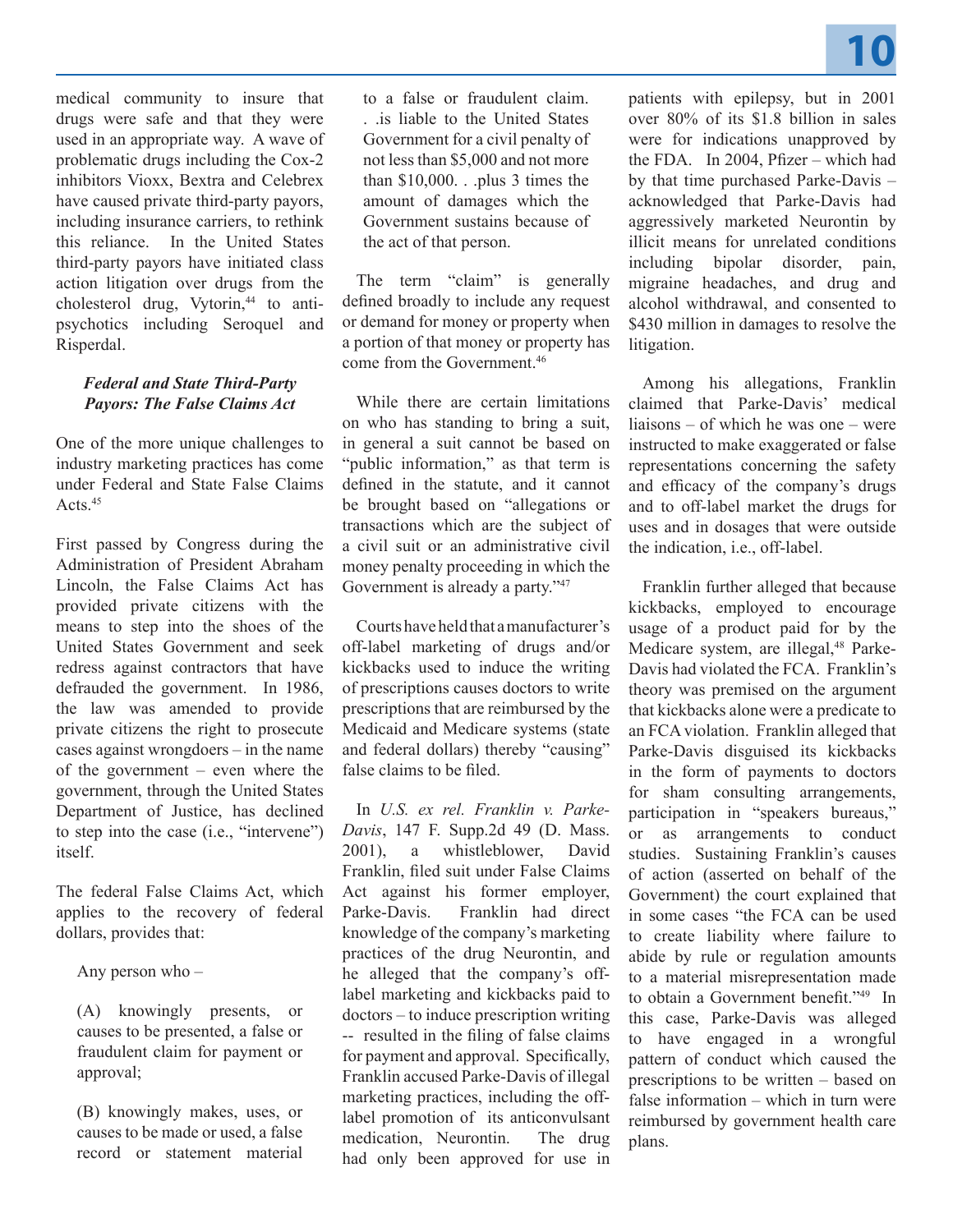Subsequent to the *Franklin* case, the federal and state governments have intervened and settled in a number of cases filed by private whistleblowers, as shown in Table 1.

The largest of these settlements involved the September 2009, \$2.3 billion dollar settlement entered into by the United States Government and various state governments with Pfizer, Inc. That settlement was the result of litigation under the False Claims Act initiated by six lead whistleblowers and at least 10 other whistleblowers who had filed cases that post dated the filings of the initial six.

Glenn Demott, a onetime Pfizer sales representative, was one of those whistleblowers. As a Pfizer employee, Demott had been one of the company's most successful representatives. He had earned numerous regional and national sales awards and had risen to the position of senior sales consultant. Notwithstanding his success at Pfizer, Demott had serious concerns about the way in which he was being asked to market the company's drugs.

After failing to get his concerns addressed by Pfizer, in the fall of 2005, Demott filed a complaint in the United States District Court in Boston, Massachusetts. As is required by the FCA, his cause of action was filed under seal meaning that it was kept secret from Pfizer but given to government prosecutors. The FCA seal allows the government –through the Department of Justice and state attorneys general – to conduct an investigation before the company knows that it is the suspect of wrongdoing.

Prior to filing his case, Demott had disclosed his concerns to the United States Department of Justice and the Inspector General for the United States Department of Health and Human Services (HHS) which oversees the Medicare program. He also made

disclosures to various state attorney generals. His disclosure provided an outline of the facts, a listing of potential witnesses, and binders of documents supporting his claims. This disclosure- -along with disclosures made by other whistleblowers – was sufficient to prompt the government to begin a fouryear investigation. Through his initial complaint and an amended filing, Demott made the following claims with regard to the following Pfizer products which were laid out in paragraphs 10- 16 of his Amended Complaint and Jury Demand:

## **BEXTRA**

10. Pfizer waged an illegal "offlabel" marketing campaign to promote the prescription drug Bextra for non-FDA approved uses. The FDA approved Bextra for treatment of rheumatoid arthritis, osteoarthritis, and primary dysmenorrhea (a type of menstrual pain). Rather than awaiting FDA approval for the drug's alternate uses, Pfizer chose to promote such off-label uses of Bextra as providing acute, dental, podiatric, preoperative and postoperative pain relief, despite Pfizer's awareness of the FDA's prohibition on off-label marketing. Pfizer's fraudulent marketing scheme also involved promotion of unproven claims of superior speed of onset, superior efficacy and superior gastrointestinal safety. To do so, Pfizer misrepresented and falsified data from research studies, made false certifications of physician Medical and Drug Information requests, and used unreliable, misleading and irrelevant data to promote its claims of superior efficacy and cardiovascular and gastrointestinal safety and urge higher dosing than the FDA approved.

## **CELEBREX**

11. Pfizer actively promoted Celebrex, its COX-2 inhibitor, "off-label" to increase its sales of that drug. Celecoxib is a non-steroidal anti-inflammatory COX-2 inhibitor manufactured and marketed by Pfizer under the brand name "Celebrex." The FDA approved Celebrex on December 31, 1998 for the treatment of pain and inflammation associated with adult rheumatoid arthritis and osteoarthritis. The FDA expanded Celebrex's approved uses after the initial approval, but never generally expanded it for all types of pain or inflammation. Additional later approvals were for Familial Adenomatous Polyposis (FAP); for management and treatment of primary dysmenorrhea (a type of menstrual pain); for juvenile rheumatoid arthritis; for ankylosing spondylitis; and for acute pain in adults arising from dental or orthopedic surgery.

12. Pfizer promoted Celebrex as having superior efficacy, superior gastrointestinal safety, and superior cardiovascular and cardio-renal safety. These false claims of Celebrex's properties diminished the safety warning sections of the package insert and caused physicians to expand their use of Celebrex to patients who would not otherwise have received the drug because of the patient's risk factors.

## **LYRICA**

13. Pfizer sales representatives marketed Lyrica for off-label uses, including for pain, in advance of its approval by the FDA and thereafter. Pfizer's agents falsified physician requests for medical information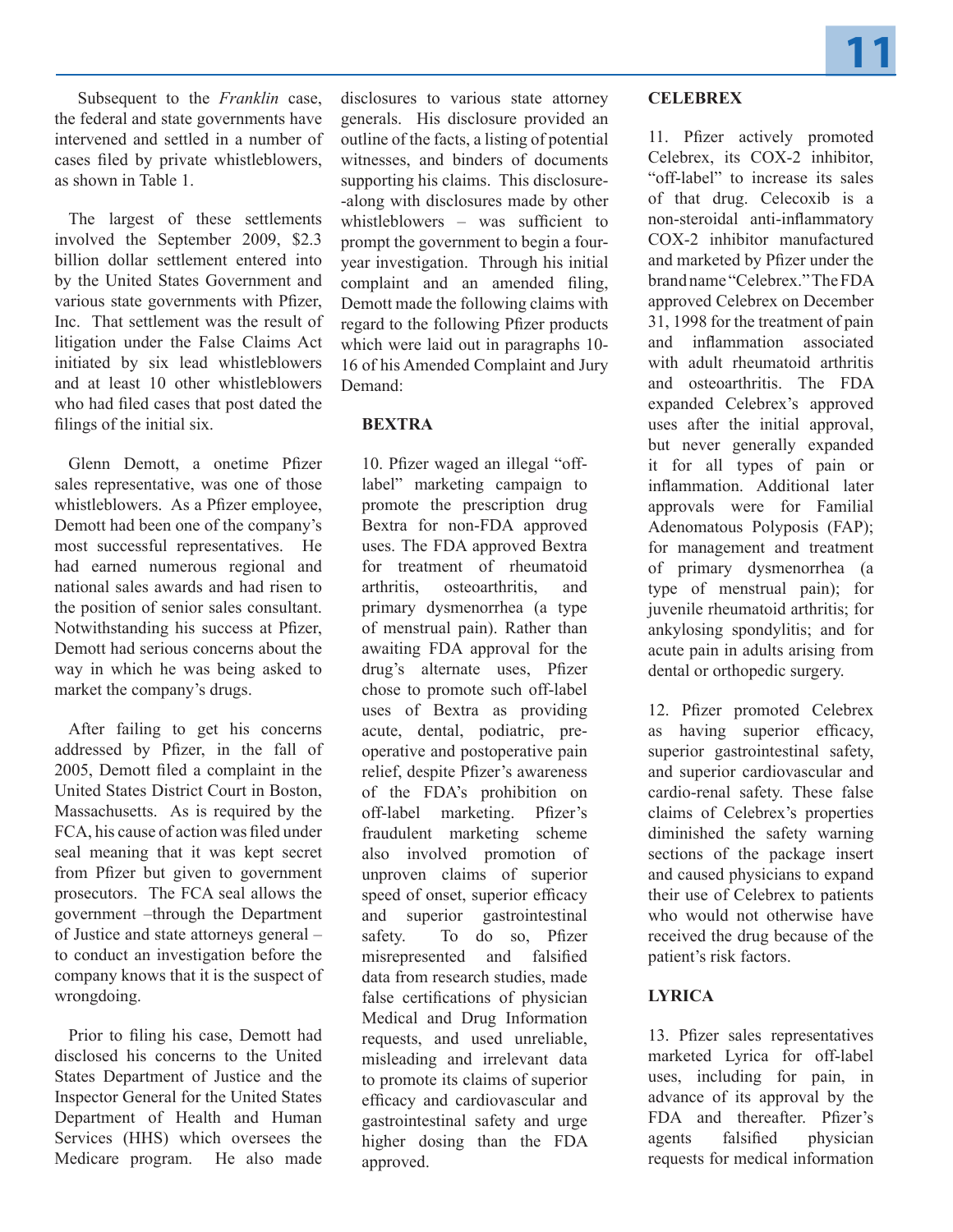Compliance Department, Pfizer took no action against the sales representatives, in violation of the terms of its Corporate Integrity Agreement.

## **RELPAX**

14. Pfizer routinely paid improper kickbacks to physicians in order to induce those physicians to prescribe Pfizer's migraine prescription drug Relpax and engaged in other unlawful marketing practices to increase Relpax sales. These kickback schemes violated 42 U.S.C. § 1320a-7b(b) (the "'Medicare Fraud & Abuse/Anti-Kickback Statute") and caused false or fraudulent claims for Pfizer's drugs to be filed by physicians and medical institutions for reimbursement from Federal and State government-funded health programs. Pfizer misrepresented the results of scientific studies to promote Relpax over competitors' migraine medication and illegally used information from the studies to promote Relpax, including promoting dosages that were higher than the FDA had approved.

## **DEPO-PROVERA**

15. For years, Pharmacia, Pfizer's predecessor, trained and encouraged its district managers and sales representatives to ""do deals" and ""barter" with physicians and medical institutions by offering large quantities of drug samples (what Pfizer now calls "starters") in exchange for large or standing orders from the physicians and

medical institutions for those or other drugs. This became an accepted practice that later resulted in Pfizer-trained District Managers and sales representatives exchanging large numbers of Pfizer-supplied Depo-Provera (an injectable contraceptive) samples (up to 100) in return for the physicians and medical institutions placing larger Depo-Provera orders. To accomplish this, Pfizer sales representatives first promised physicians free sample doses of DepoProvera, an injectable contraceptive, in exchange for the physicians purchasing Estring (FDA approved for treating various postmenopausal conditions). This bartering continued thereafter, without Estring, which illegally manipulated Medicaid "best price" and "average manufacturer price" reimbursement and rebate calculations. The deals drastically decreased the average wholesale price per dose paid and reimbursed the physicians at an artificially higher rate. This practice also improperly influenced physicians' decisions about whether to prescribe Depo-Provera, so that patients receiving those drugs could not be certain that their treatment was guided solely by their physicians' independent medical assessment of their diagnoses.

## **GEODON**

16. Pfizer marketed its atypical antipsychotic drug, Geodon (ziprasidone hydrochloride), initially indicated for the treatment of schizophrenia, to a high-volume Medicaid clinic called Townstreet Medical Clinic, located in Columbus, Ohio. Pfizer aggressively promoted Geodon to this practice, which **12**

served a large Medicaid patient population, despite the fact that Pfizer was aware of a dangerous side effect caused by the drug. In particular, Geodon could create serious, potentially fatal heartbeat irregularities. Pfizer engaged in a pattern of reckless marketing of Geodon, while knowing that Geodon was being used off-label for conditions other than its approved uses. In addition to this aggressive marketing for non-indicated purposes, Pfizer paid kickbacks to the Townstreet Clinic through the payment of grants and "preceptorships." Defendant continued to aggressively market to the Townstreet Clinic physicians even after the prescriptions were known to be inappropriate and fraudulent.

The gravamen of Demott's claims on behalf of the government were that Pfizer's unlawful marketing practices caused government thirdparty payors to spend money that they otherwise would not have spent. After an investigation involving countless documents and witness interviews the Government announced in July 2009 that it had reached a settlement with Pfizer. For their efforts in prompting the Government investigation that lead to the recovery, each of the Relators was provided a share (i.e., a "bounty") of the Government's recovery.

In addition to the civil prosecution of Pfizer for monetary damages under the FCA, the Government also prosecuted the company for criminal wrongdoing. As a result, a Pfizer subsidiary agreed to plead guilty to criminal conduct.

The civil and criminal prosecutions resulted in three important documents: (1) a settlement agreement of the False Claims Act violations, (2) a criminal plea, and (3) a Corporate Integrity Agreement (CII) with the Department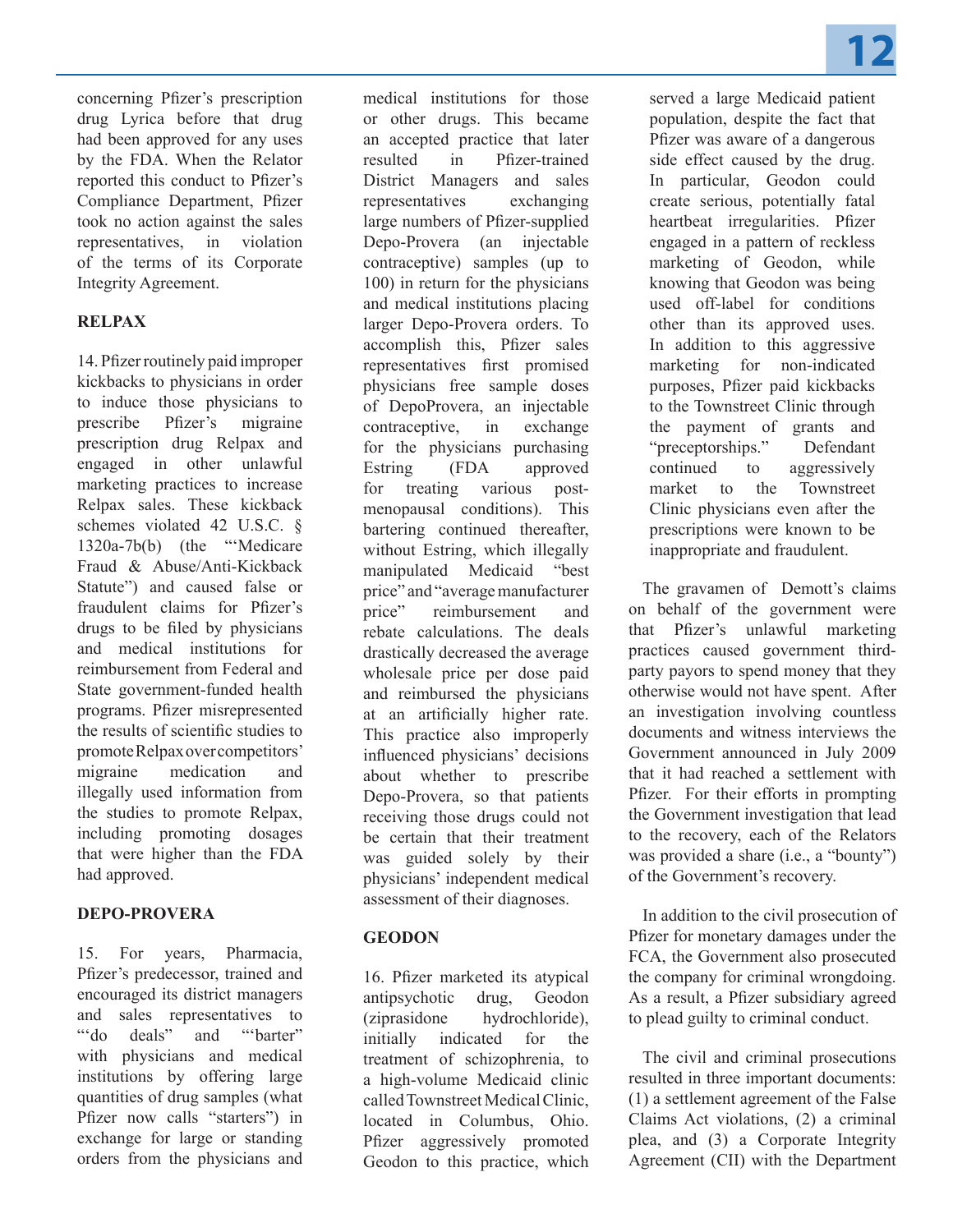of Health and Human Services which governed the company's conduct going forward.

All told, the FCA settlement agreement covered wrongful conduct in the marketing of the drugs Bextra, Geodon, Zyvox, Lyrica, Aricept, Celebrex, Lipitor, Norvasc, Relpax, Viagra, Zithromax, Zoloft and Zyrtex. The settlement laid out the claims that the government could have asserted had it pursued the case through trial:

(1) Bextra: During the period February 1, 2002, through April 30, 2005, Pfizer: (a) illegally promoted the sale and use of Bextra for a variety of conditions (including acute pain and various types of surgical pain) and at dosages other than those for which its use was approved by the Food and Drug Administration ("FDA") (i.e., "off label" uses), in violation of the FDCA, 21 U.S.C. § 331, et seq., and which were not medically-accepted indications as defined by 42 U.S.C. §  $1396r-8(k)(6)$  for which the United States and state Medicaid programs provided coverage for Bextra; (b) offered and paid illegal remuneration to health care professionals to induce them to promote and prescribe Bextra, in violation of the Federal Anti-Kickback Statute, 42 U.S.C. § 1320a-7 $b(b)$ ; and (c) made and/ or disseminated unsubstantiated and/or false representations or statements about the safety and efficacy of Bextra. As a result of the foregoing conduct, Pfizer knowingly caused false or fraudulent claims for Bextra to be submitted to, or caused purchases by, Medicaid and the other Federal Health Care Programs.

(2) Geodon: During the period from January 1, 2001, through December 31, 2007, Pfizer: (a) illegally promoted the sale and use of Geodon for a variety of off-label conditions (including depression, bipolar maintenance, mood disorder, anxiety, aggression, dementia, attention deficit hyperactivity disorder, obsessive compulsive disorder, autism and posttraumatic stress disorder), and for patients (including pediatric and adolescent patients) and dosages that were off-label, in violation of the FDCA, 21 U.S.C. § 331, et seq., and which were not medically-accepted indications as defined by 42 U.S.C. §  $1396r-8(k)(6)$  for which the United States and state Medicaid programs provided coverage for Geodon; (b) offered and paid illegal remuneration to health care professionals to induce them to promote and prescribe Geodon, in violation of the Federal Anti-Kickback Statute, 42 U.S.C. §  $1320a-7b(b)$ ; and (c) made and/ or disseminated unsubstantiated and/or false representations or statements about the safety and efficacy of Geodon. As a result of the foregoing conduct, Pfizer knowingly caused false or fraudulent claims for Geodon to be submitted to, or caused purchases by, Medicaid, Medicare and the other Federal Health Care Programs.

(3) Zyvox: During the period January 1, 2001, through February 28, 2008, Pfizer: (a) illegally promoted the sale and use of Zyvox for a variety of off-label conditions (including infections caused by methicillinresistant Staphylococcus aureus ("MRSA") generally, rather than only those types of MRSA infections for which Zyvox was

FDA-approved), in violation of the FDCA, 21 U.S.C. § 331, et sec., and which were not medically accepted indications as defined by 42 U.S.C. § 1396r-8(k) (6) for which the United States and state Medicaid programs provided coverage for Zyvox; (b) made and/or disseminated unsubstantiated and/or false representations or statements about the safety and efficacy of Zyvox (including that Zyvox was superior to vancomycin, its primary competitor drug for these indications); and (c) offered and paid illegal remuneration to health care professionals to induce them to promote and prescribe Zyvox, in violation of the Federal Anti-Kickback Statute, 42 U.S.C. § 1320-7b(b). As a result of the foregoing conduct, Pfizer knowingly caused false or fraudulent claims for Zyvox to be submitted to, or caused purchases by, Medicaid, Medicare and the other Federal Health Care Programs.

(4) Lyrica: During the period September 1, 2005, through October 31, 2008, Pfizer: (a) illegally promoted the sale and use of Lyrica for a variety of off-label conditions (including chronic pain, neuropathic pain, perioperative pain, and migraine), in violation of the FDCA, 21 U.S.C. § 331, et seq., and which were not medicallyaccepted indications as defined by 42 U.S.C. § 1396r-8(k)(6) for which the United States and state Medicaid programs provided coverage for Lyrica; (b) made and/or disseminated unsubstantiated and/or false representations or statements about the safety and efficacy of Lyrica, including claims that it was superior to Neurontin and its generic equivalent, gabapentin;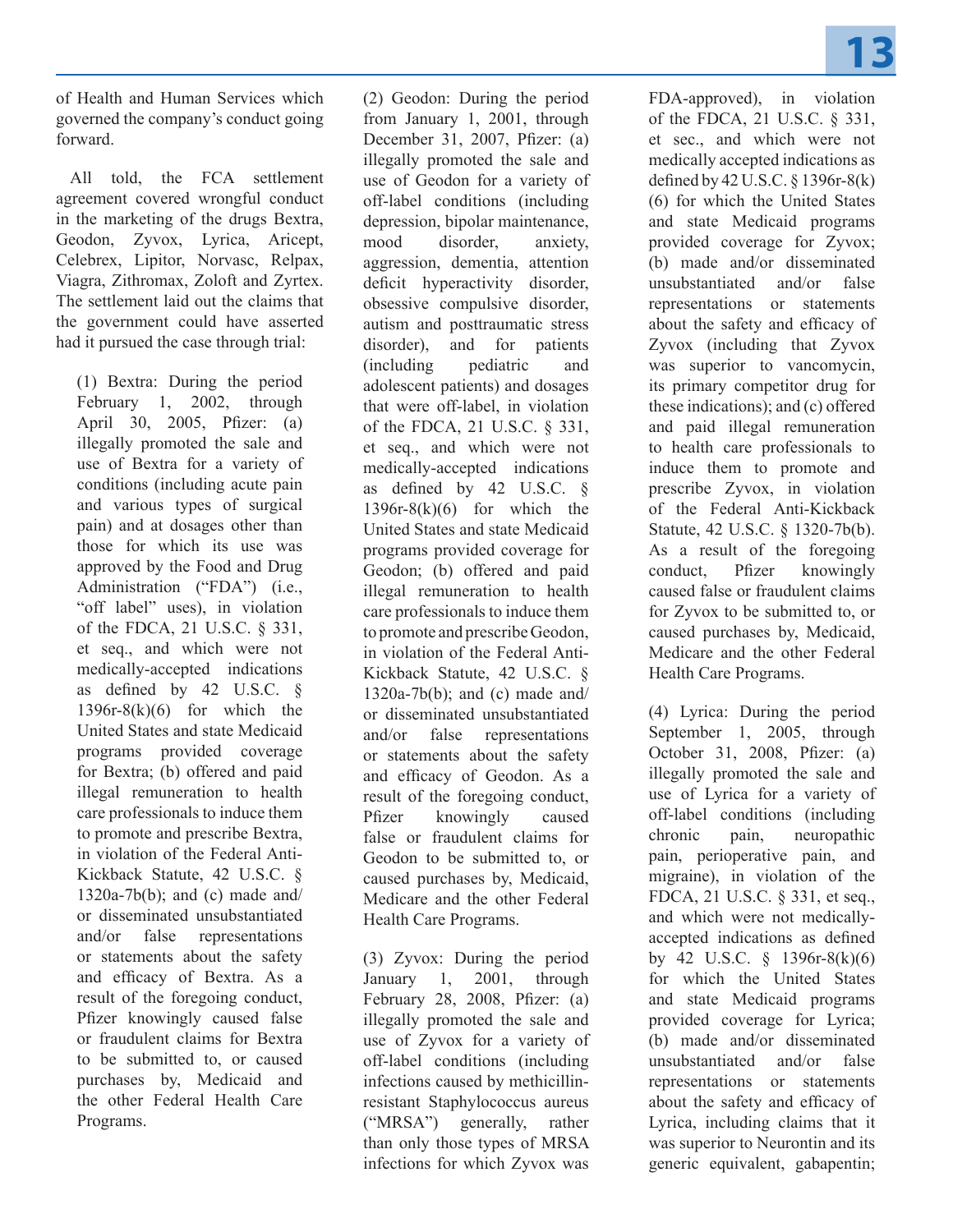**14**

and (c) offered and paid illegal remuneration to health care professionals to induce them to promote and prescribe Lyrica, in violation of the Federal Anti-Kickback Statute, 42 U.S.C. § 1320-7b(b). As a result of the foregoing conduct, Pfizer knowingly caused false or fraudulent claims for Lyrica to be submitted to, or caused purchases by, Medicaid, Medicare and the other Federal Health Care Programs.

(5) Kickbacks: From January 2001, through December 2004, Pfizer paid illegal remuneration for speaker programs, mentorships, preceptorships, journal clubs, and gifts (including entertainment, cash, travel and meals) to health care professionals to induce them to promote and prescribe the drugs Aricept, Celebrex, Lipitor, Norvasc, Relpax, Viagra, Zithromax,Zoloft, and Zyrtec, in violation of the Federal Anti-Kickback Statute, 42 U.S.C. § 1320a-7b(b). As a result of the foregoing conduct, Pfizer caused false claims to be submitted to Medicaid and TRICARE.

The CII, yet a separate document, outlined how the company would monitor its conduct going forward, the requirement that the company disclose payments made to doctors, and a requirement that doctors be informed of the settlement. The criminal plea, taken by a Pfizer subsidiary, involved criminal conduct in the marketing of Bextra only.

#### *Shareholders*

Some of the underlying facts that gave rise to the FCA action against Pfizer have also given rise to an action brought by shareholders of Pfizer under U.S. securities laws. In a case brought in the United States District Court for the Southern District of New York, institutional investors in Pfizer – including the Teachers Retirement System of Louisiana – have alleged that misrepresentations regarding the safety and efficacy of Bextra and Celebrex fraudulently impacted the price of Pfizer stock. When the market learned of problems related to these drugs, the stock price dropped, causing injury to a class shareholders that purchased the stock while the company was making the misrepresentations or fraudulent omissions. While the Plaintiffs have filed a 142-page complaint against Pfizer, the claims are summarized in paragraphs 2-9, as follows:

2. For more than five years, Pfizer misrepresented Celebrex as a risk-free painkiller, safer than aspirin, ibuprofen and other drugs, which could be taken by almost anyone for a number of types of chronic pain. Pfizer also misrepresented Bextra as a safe painkiller for a wide variety of applications. Unbeknownst to investors, however, from at least as early as 1999, Pfizer had in its possession data regarding serious cardiovascular risks of Celebrex and/or Bextra that contradicted or rendered false statements made by the Defendants throughout the Class Period about the alleged safety of those drugs. Once the truth – which was known by Pfizer for years – was revealed, sales of Celebrex fell dramatically and Bextra was removed from the market. As a result, Pfizer's stock price declined precipitously.

3. It is now clear that Pfizer and its senior management knew that from its initial approval, Celebrex should have been the subject of the "black box" FDA warning it now carries regarding the substantial risk of

cardiovascular harm that can be caused by using the drug. Had this "black-box" warning been included on Celebrex's label, it never would have been more than what it is now -- a niche painkiller used by a segment of special-need patients. Further, the Defendants knew or were reckless in not knowing that Bextra, because of its extraordinary dangers to users, never even should have been approved for use by consumers.

4. The Defendants failed to disseminate to the public results from a study ending in 1999, that found patients taking Celebrex to treat mild Alzheimer's disease had a statistically significant increase in heart attacks and other cardiovascular side effects (the "1999 Study"). The Defendants failed to publicly disclose that the 1999 Study showed Celebrex increased by nearly four times the risk of cardiovascular problems compared with a placebo. Dr. Lon S. Schneider, a professor of psychiatry, neurology, and gerontology at the University of Southern California Keck School of Medicine in Los Angeles, who was part of the safety monitoring board for Celebrex, said, regarding the 1999 Study: *"It should have been fully published in 2000, and perhaps if it had been some attention might have been drawn to potential safety issues."* (Emphasis added). Similarly, Dr. Kenneth Brandt, a professor of medicine at Indiana University School of Medicine, who was part of a panel that reviewed Celebrex safety in 2001, said that, had the panel known about the study, the group would have recommended that both Vioxx and Celebrex be taken with greater caution. That panel decided in 2001 that Vioxx,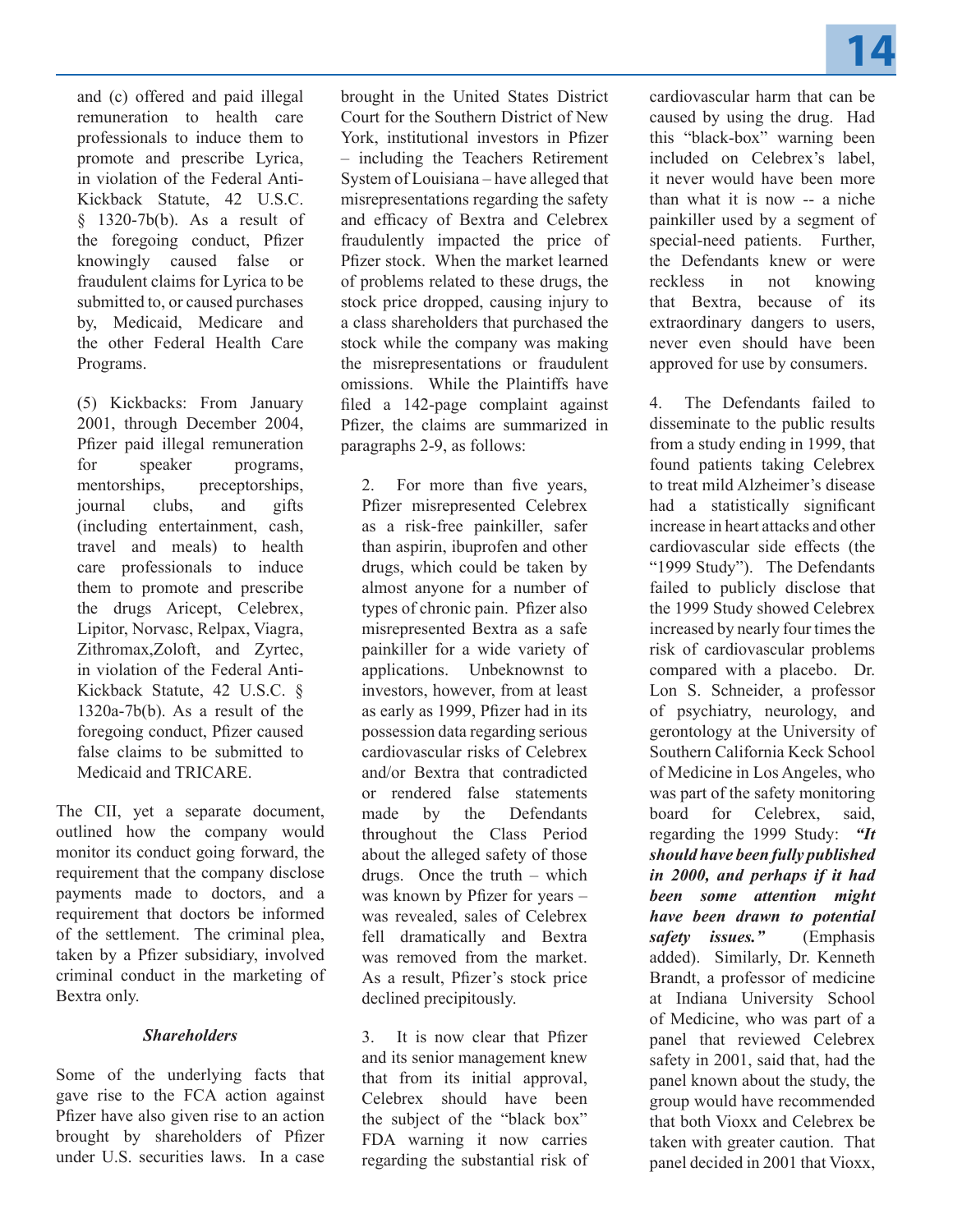

but not Celebrex, should carry a warning about its cardiovascular risks. That difference is one of the main reasons Celebrex had greater sales than Vioxx.

5. Moreover, it is clear that the information about the safety of Celebrex that was hidden from those outside of Pfizer, was well-known inside the company. According to one of the inventors of Celebrex and Bextra, members of senior management were well aware of the clinical studies that were conducted on Celebrex and Bextra. Statements by former employees of Pharmacia Corporation ("Pharmacia") (now Pfizer) who worked on the development of Celebrex, confirm that all of the negative effects and problems were reported to top management.

6. It was not until December 17, 2004, when the National Cancer Institute announced the premature cessation of a trial of Celebrex because of a dramatic increase in cardiovascular death and stroke among the participants of the trial that the truth began to emerge concerning Celebrex's safety. Thereafter, on January 31, 2005, Pfizer acknowledged that the previously undisclosed 1999 Study, conducted prior to Celebrex being approved by the FDA, found that elderly patients taking the drug were far more likely to suffer heart problems than patients taking a placebo. Not only was the study concealed from the investing public for five years, but Pfizer withheld it from the FDA during the FDA's 2000-01 review of the efficacy and safety of Celebrex. Similarly, only in October 2004, following the very public controversy over Vioxx, did Pfizer disclose information

regarding a study of Bextra that showed serious cardiovascular problems associated with the use of that drug.

7. From the initial approval of Celebrex by the FDA in 1999, and the subsequent FDA approval of Bextra in 2001, through April 2005, Pfizer's website contained no warning about the cardiovascular dangers associated with the use of Celebrex and Bextra that it knew existed. Today, Bextra is no longer on the market and Pfizer's Celebrex website states: *"Important Information: CELEBREX may increase the chance of a heart attack or stroke that can lead to death."* (Emphasis added).

8. Sales of Celebrex were \$2.6 billion in 2000 and \$3.1 billion in 2001. After the introduction of Bextra, the joint sales of Celebrex and Bextra totaled \$3.5 billion in 2002, approximately \$3.4 billion in 2003, and \$4.5 billion in 2004. The joint sales of Celebrex and Bextra constituted between 6% and 11% of Pfizer's total sales from 2002 to 2004.

9. Beginning with Pfizer's first announcement in October 2004, regarding Bextra, Pfizer's sales of the drugs began to decline. The effect of the black box warning label on Celebrex and the withdrawal of Bextra from the market caused a material decline in Pfizer's revenues and earnings. Revenues from Celebrex fell from \$2.294 billion for the first nine months of 2004 to \$1.258 billion for the same period in 2005, a decline of 45%. Bextra's revenues for the first three quarters declined by more than \$925 million from 2004 to 2005. Combined, Celebrex's

and Bextra's revenues for the first nine months of 2005 fell by over \$2 billion compared to the first nine months of 2004, a decline of 63%. As a result, Pfizer's common stock price fell dramatically. From October 18, 2004 to October 26, 2005, Pfizer's stock experienced a series of drops, falling from \$29.00 per share on October 18, 2004 to \$21.06 per share on October 26, 2005 (a decline of \$7.94 per share or 27.4%), representing a loss in market capitalization of \$58.5 billion.

On February 28, 2008, the court granted the Defendants' motion to dismiss. Pfizer's knowledge that evidence of torcetrapib's efficacy was inconclusive and did not support an inference that its optimistic statements were materially misleading, the judge ruled. While the Pfizer securities litigation did not reach a jury, by allowing the case to go through the discovery phase of the judicial process opened Pfizer's conduct to public scrutiny and oversight.

## **Conclusion**

In the United States, regulation of the pharmaceutical industry is subject to formal and informal control. Laws, regulations, and oversight by Congress and stakeholders has been the means by which the industry has been tested as to the safety and efficacy of its products. The system is imperfect and involves a fluid interrelationship of all of the competing pressures, including the desire for breakthrough drugs and scientific innovation balanced against the health and safety of consumers. It is a system that has brought a diverse array of stakeholders together.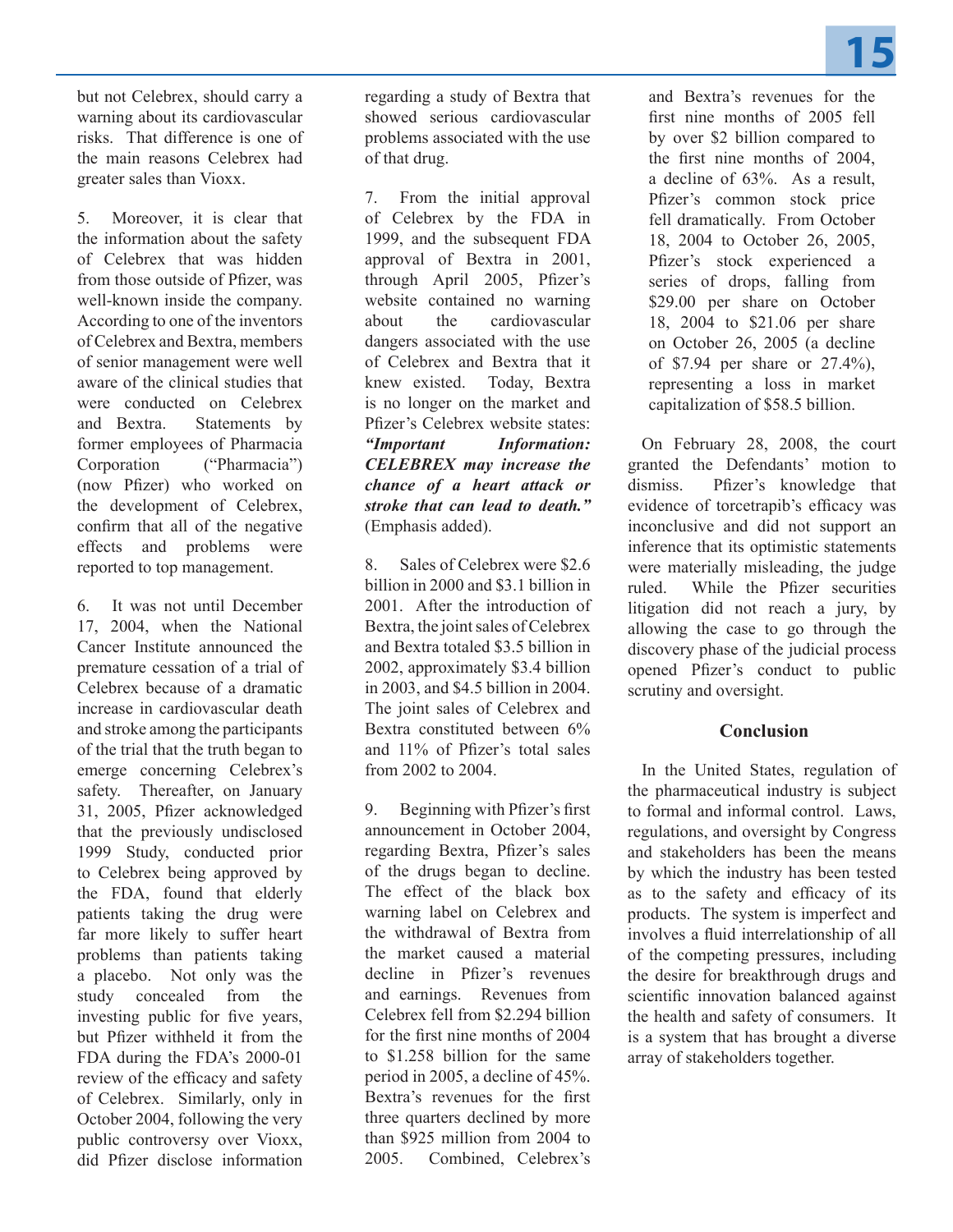### *ENDNOTES*

1 Originally publication in the *Public Interest Law Journal,* Peking University, Beijing, People's Republic of China. The Peking University Public Interest Law program is a program in cooperation with the China Law Center, Yale Law School.

2 Reuben A. Guttman is a Partner with the New York based law firm of Grant & Eisenhofer. Mr. Guttman practices in the firm's Washington, D.C. office. Mr. Guttman heads the firm's False Claims Act practice which involves complex pharmaceutical industry fraud and was counsel for one of the six prime "relators" in litigation resulting in the United States Government's recovery of \$2.3 billion from Pfizer, Inc. He is a member of the national faculty of the Emory University Kessler-Edison Trial Advocacy Program and he has been a faculty member of the National Institute for Trial Advocacy. The author credits Bradley Hillis, an attorney with Grant & Eisenhofer, for his review of and contributions to this paper.

3 There is a financial benefit from FDA approval of a drug and, as an economic calculation, the value of the "stamp of approval," expressed in a company's stock price, exceeds the procedural costs, according to some commentators. Ariel Katz, Pharmaceutical Lemons: Innovation and Regulation in the Drug Industry, 14 Mich. Telecomm. & Tech. L. Rev. 1 (2007) ("Although intuitively appealing, the argument that drug regulation negatively affects the incentives to innovate does not fully capture the role that regulation plays in this industry. [T]he regulatory framework is not solely a burden imposed on the industry; it also provides a valuable service to the industry. Specifically, drug regulation provides certification of drug quality.")

4 Employee Retirement Income Security Act ("ERISA") § 404(c); 29 U.S.C. § 1104(c) (1974).

5 Food, Drug & Cosmetics Act ("FDCA"), 21 U.S.C. § 301 *et seq.* (1938). The FDCA's precursor law, the Pure Food and Drug Act of June 30, 1906, P.L. 59-384, 34 Stat. 768, was part of President Theodore Roosevelt's progressive platform, and was inspired by Upton Sinclair's vivid

descriptions of Chicago's meatpacking factories in his 1906 novel, *The Jungle*. The Pure Food and Drug Act of 1906 also required that so-called "patent medicines," which had previously been sold with secret ingredients or misleading labels, be accurately labeled with contents and dosage. While the 1906 law required disclosure of ingredients, it had a limited ability to regulate safety. The limits of the 1906 were tested before the U.S. Supreme Court in *United States v. Forty Barrels and Twenty Kegs of Coca-Cola*, 241 U.S. 265 (1916), in which the government sought to reduce the amount of caffeine in the popular soda pop. The Supreme Court ruled the law did not grant the government the power to regulate the amount of caffeine, so long as the ingredient was disclosed on the label. The company later settled with the government and curbed the amount of caffeine. The Pure Food and Drug Act of 1906 was largely replaced by the much more comprehensive Food, Drug, and Cosmetic Act of 1938, passed under Teddy Roosevelt's cousin, President Franklin D. Roosevelt.

6 *Wyeth v*. *Levine* , 555 U.S. \_\_\_, 129 S.Ct. 1187, 1202 (2009).

<sup>7</sup> In contrast, there are some agencies established by Congress that only make decisions through adjudications. For example, the National Labor Relations Board (NLRB), which regulates the relationship between workers engaging in union activity, i.e., protected-concerted conduct, and their employers, establishes its rules of the workplace by holding hearings concerning specific labor disputes and publishing decisions about how the National Labor Relations Act (NLRA), promulgated by Congress, should be applied. *See, e.g.,* 29 U.S.C § 155, *et seq.*

8 *See*, 21 U.S.C. § 331(d), § 355(a).

Once the monopoly period granted by the drug's patent has expired, other manufacturers may produce a "generic" version of the drug. A simplified application is allowed for the generic version of drug, given the rigorous testing of the original version. The Drug Price Competition and Patent Term Restoration Act of 1984 (the "Hatch-Waxman Act") established a new process for generic drugs to enter the market, the Abbreviated New Drug Application ("ANDA"). Congress intended the Act to "make available more low-cost generic drugs by establishing a generic drug approval procedure for pioneer drugs first approved after 1962." Adam R. Young, Generic Pharmaceutical Regulation in the United States With Comparison to Europe: Innovation and Competition, 8 Wash. U. Global Stud. L. Rev. 165, 169, n.30 (2009).

10 *See*, 21 U.S.C. § 331(a)-(b), § 352(a),(f).

<sup>11</sup>*See*, 21 U.S.C. § 301.

<sup>12</sup> The issue of whether conflicts of interest have tainted studies used to secure FDA approval of drugs is indeed serious. Dr. Marcia Angell, a former editor of one of the more prominent medical publications in the United States, noted in her article, "Drug Companies & Doctors: A Story of Corruption," *N.Y. Review of Books* 56:1 (Jan. 15, 2009), that "[i]t is simply no longer possible to believe much of clinical research that is published, or to rely on the judgment of trusted physicians or authoritative medical guidelines. I take no pleasure in this conclusion which I have reached slowly and reluctantly over my two decades as an Editor of the *New England Journal of Medicine*."

13 *See* Letter from Sen. Charles E. Grassley to James A. Wagner, Ph.D., Emory University, September 16, 2008.

Gardiner Harris, "Heart Surgery Drug Pulled From Market," *N.Y. Times*, November 6, 2007.

<sup>15</sup>*Wyeth v. Levine*, 555 U.S. \_\_\_, 129 S.Ct. 1187 (2009).

<sup>16</sup> Subsequently, on October 15, 2009, Wyeth was acquired by Pfizer, Inc.

17 An arguably safer method of administration is to introduce the drug through a saline solution in a hanging drip bag, according to medical testimony at trial. *Wyeth v. Levine*, *supra*, Respondent's Brief in Opposition, at 4.

<sup>18</sup>*Wyeth*, 129 S.Ct. at 1191.

<sup>19</sup> *Id*.

20 Wyeth's argument was based on the doctrine of pre-emption, which arises from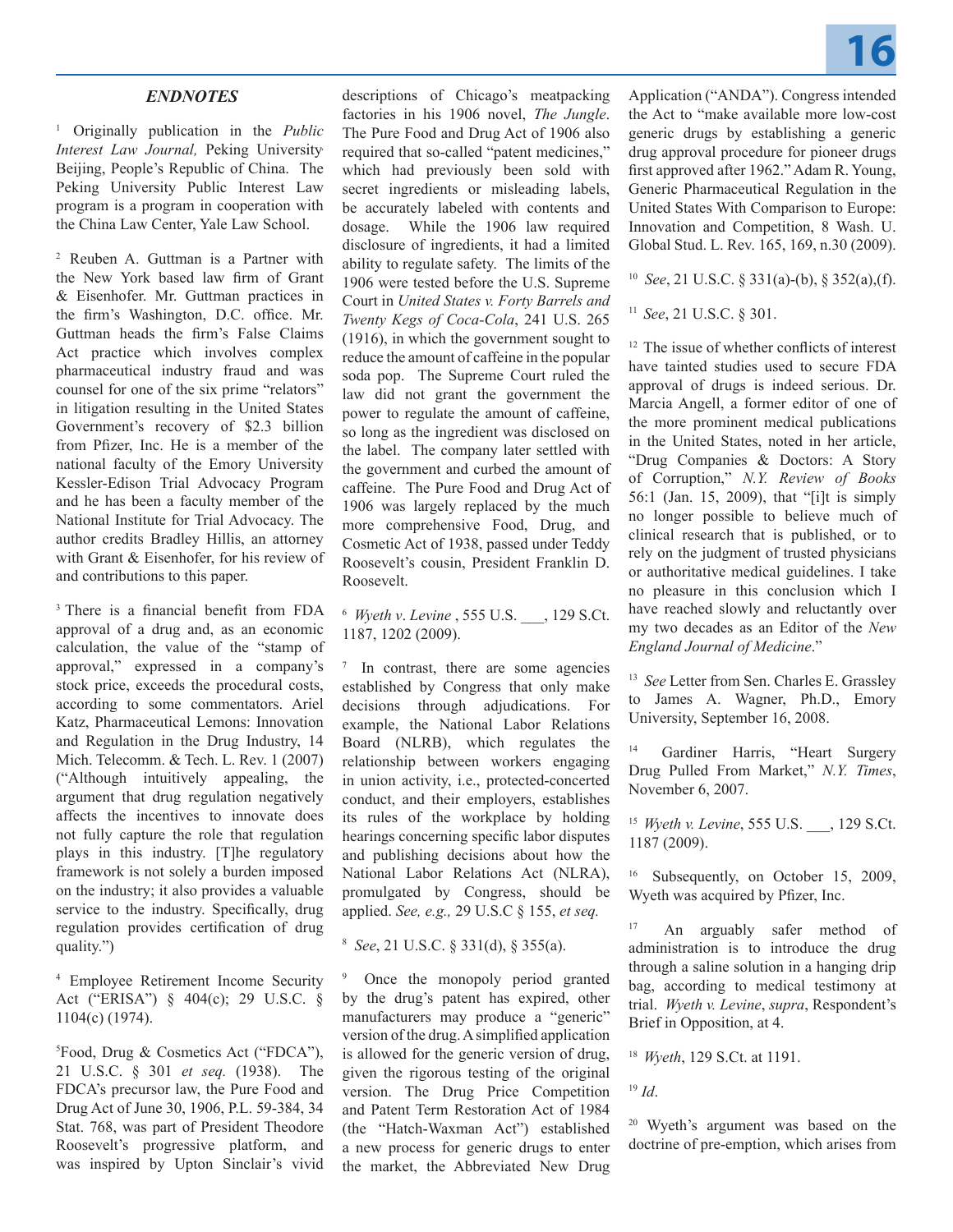

the Supremacy Clause of the United States Constitution, Article VI, Clause 2. That clause establishes the Constitution, Federal Statutes, and U.S. Treaties as the "supreme law of the land." *Wyeth*, 129 S.Ct. at 1195.

<sup>20</sup>*Wyeth*, 129 S.Ct. at 1194.

21 The Solicitor General of the United States represented the position of the FDA before the United States Supreme Court.

22 *Wyeth*, 129 S.Ct. at 1201.

<sup>23</sup>*Id.*, at 1202.

<sup>24</sup> Securities actions are brought by shareholders against a company and its directors and derivative actions are brought by shareholders in the name of the company against those – including officers and directors – who have injured the company.

25 Justice Louis D. Brandeis wrote: "Sunshine is said to be the best of disinfectants." Brandeis, L.D., *Other People's Money and How the Bankers Use It*, Melvin I. Urofsky, ed. (orig. 1914, reprint Bedford/St. Martin's: 1995), at 92.

<sup>26</sup>*Ashcroft v. Iqbal*, 129 S.Ct. 1937, 1949 (2009).

27 The phrase "ask your doctor" or a similar phrase appears in almost all direct to consumer television advertisements. *Compare*, Mintzes, B., Morgan, S. & Wright, J.M., "Twelve Years' Experience with Direct-to-Consumer Advertising of Prescription Drugs in Canada: A Cautionary Tale," PLoS ONE. 2009; 4(5): e5699 (In Canada, researchers have found that: "The suggestion to 'ask your doctor' is no guarantee that the [TV] viewer is protected, as doctors often prescribe medicines that patients request although they might not have otherwise chosen to do so.").

28 *See*, *Sierra Club v. Morton*, 405 U.S. 727 (1972); compare *Fair Housing Council of Suburban Philadelphia v. Montgomery Newspapers*, 141 F.3d 71, 78 (3d Cir.1998), where no standing was found as no member of the plaintiff group had sustained injury in fact. The concept of constitutional standing is particular to federal courts, i.e., courts created by Article III of the U.S. Constitution. Standing requirements in state court may differ from state to state.

<sup>29</sup> The group publishes its findings at its website,www.worstpills.org.

*31 U.S. ex rel. Franklin v. Parke Davis*, 210 F.R.D.257, 260 (D. Mass 2002), *citing Public Citizen v. Liggett Group, Inc.*, 858 F.2d 775, 780 (1st Cir. 1988)*.*

32 China has similar gaps in its system as the government pays some portion of the cost of treating illness but not all costs. In contrast, countries including Great Britain and Israel have been able to implement universal coverage for all citizens.

33 ERISA § 404(c); 29 U.S.C. § 1104(c) (1974).

<sup>34</sup>*See*, Afield, W.E., Note: The New Drug Buyer: The Changing Definition of the Consumer for Antitrust Enforcement in the Pharmaceutical Industry, 2001 Colum. Bus. L. Rev. 203.

<sup>35</sup>*Id*., at 210.

- <sup>36</sup>*Id*.
- <sup>37</sup>*Id.*

38 An "enteric coating" is put on a pill to so that it does not dissolve until it reaches the small intestine. These coatings work because they do not dissolve in the acidic juices of the stomach. Enteric coatings are also used where the drug would irritate the stomach if it was dissolved in that organ.

<sup>39</sup> In a recent television news interview, for example, one PBM official indicated that Lipitor had been removed from his firm's "formulary" in favor of several generic brands and Crestor.

<sup>40</sup>*See, In Re: Medco Health Solutions, Inc. Pharmacy Benefit Manager Litigation*, 2004 U.S. Dist. LEXIS 28606, 2004 WL 1243873 (S.D.N.Y. May 24, 2004)(No. CLB, 03-MDL-1508).

<sup>41</sup>*Central States Southeast and Southwest Area Health and Welfare Fund v. Merck-Medco Managed Care*, 504 F.3d 229, 243 (2d Cir. 2007).

42 *See, e.g.*, the February 5, 2002 press release from Tennessee Attorney General Paul G. Summers announcing the state's participation in the settlement of a price fixing case involving the drug Lorazepam (Mylan Pharmaceuticals); the April 27, 2001 press release from Texas Attorney General John Cornyn regarding his state's participation in an antitrust settlement against Mylan over ingredients to Lorazepam; the website of California Attorney General Bill Lockyer which documents antitrust actions and/ or settlements involving contact lenses (Johnson & Johnson), the anti-cancer drug Taxol (Bristol-Myers Squibb), and the heart medication Cardizem (Aventis and Andrx Corporation).

43 M.D.L. No. 1456, No. 01-cv-12257- PBS (D. Mass.).

On August 5, 2009, third-party payors reached a \$40 million settlement with Merck-Schering Plough over the company's failure to fully disclose information about the safety and efficacy of its drug, Vytorin. The TPP's alleged that had full information been made available to the medical community, fewer prescriptions would have been written. Schering-Plough Corp., Quarterly Report for Third Quarter ending September 30, 2009 (filed Oct. 29, 2009), SEC Form 10- Q, at 22.

45 The Federal False Claims Act can be found at 31 U.S.C § 3729, *et seq*. There are 23 States and the District of Columbia that have promulgated their own False Claims Acts which allow citizens to bring suit to recover dollars that have been defrauded from the states. One of the most comprehensive websites which explains these laws is www.whistleblowerlaws. com.

*46 See,* 31 U.S.C. § 3729(a)(2)(A).

<sup>47</sup>*See,* 31 U.S.C. § 3730(e)(3).

**<sup>48</sup>***U.S. ex rel Franklin v. Parke-Davis*, 147 F. Supp.2d 39, 52 (D. Mass. 2001).

<sup>49</sup>*Id.*